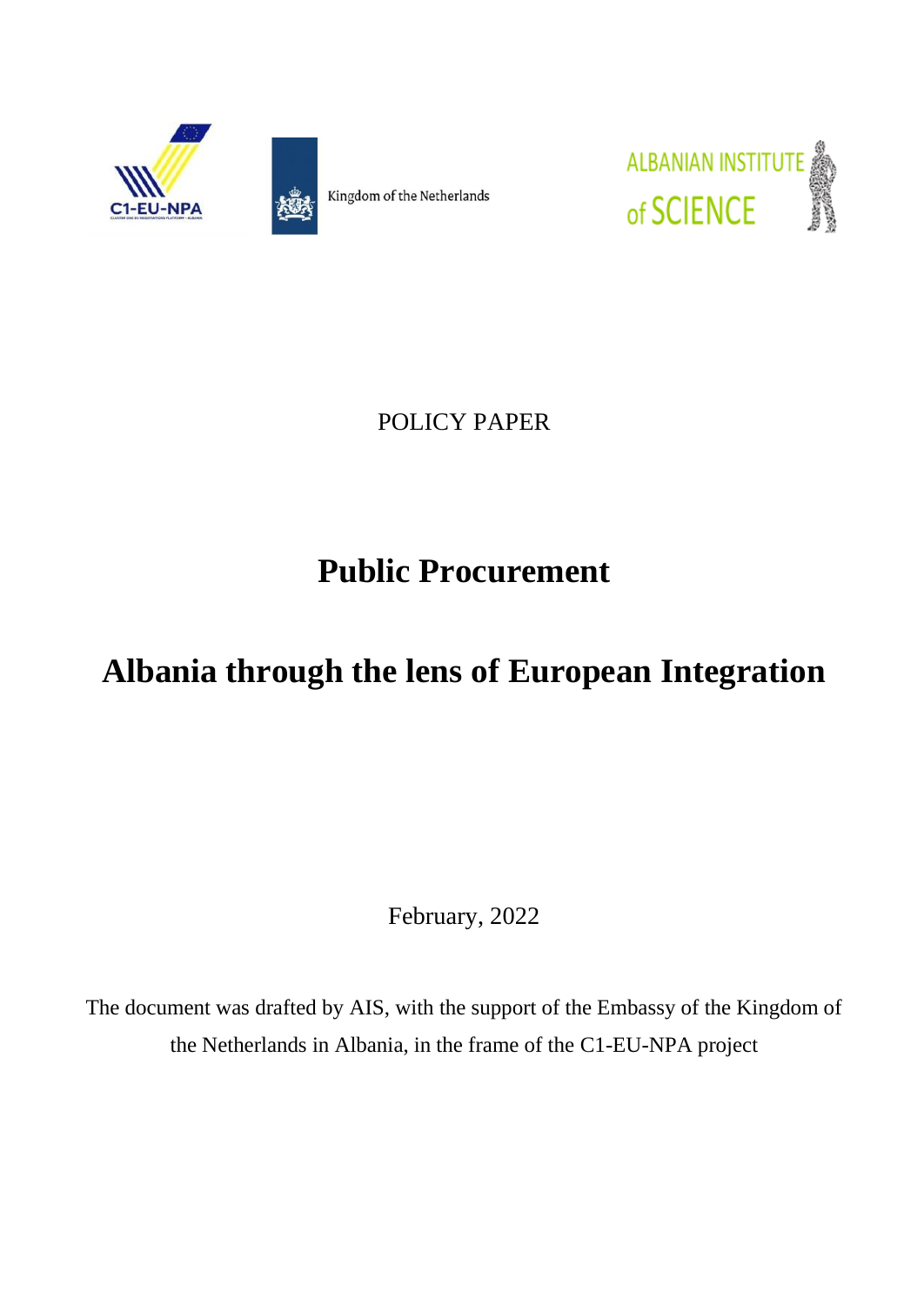



The Policy Paper "*Public Procurement, Albania through the Lens of European Integration"* was drafted by the Albanian Institute of Science AIS/Open Data Albania, during the implementation of C1 - EU – NPA Project "*Improving the Debate on Policies and Accountability to Fulfill Basic Rights"*, through the creation of the Cluster 1 Albania Negotiation Platform.

This project is being implemented by four Albanian organizations: the Center for the Study of Democracy and Governance CSDG, the Institute for Political Studies ISP, the Albanian Helsinki Committee AHC and the Albanian Institute of Science AIS, with the support of the Embassy of the Kingdom of the Netherlands in Tirana.

The policy paper "**Public Procurement, Albania through the Lens of European Integration"** was presented in Tirana as part of the *February 2022: Month of European Integration Initiative, through the engagement of Civil Society.*

The Findings, Opinions or Recommendations expressed at this event represent the views of experts and the AIS organization and do not necessarily reflect the responsibilities of the partners or supporters of the C1-EU-NPA Project**.**



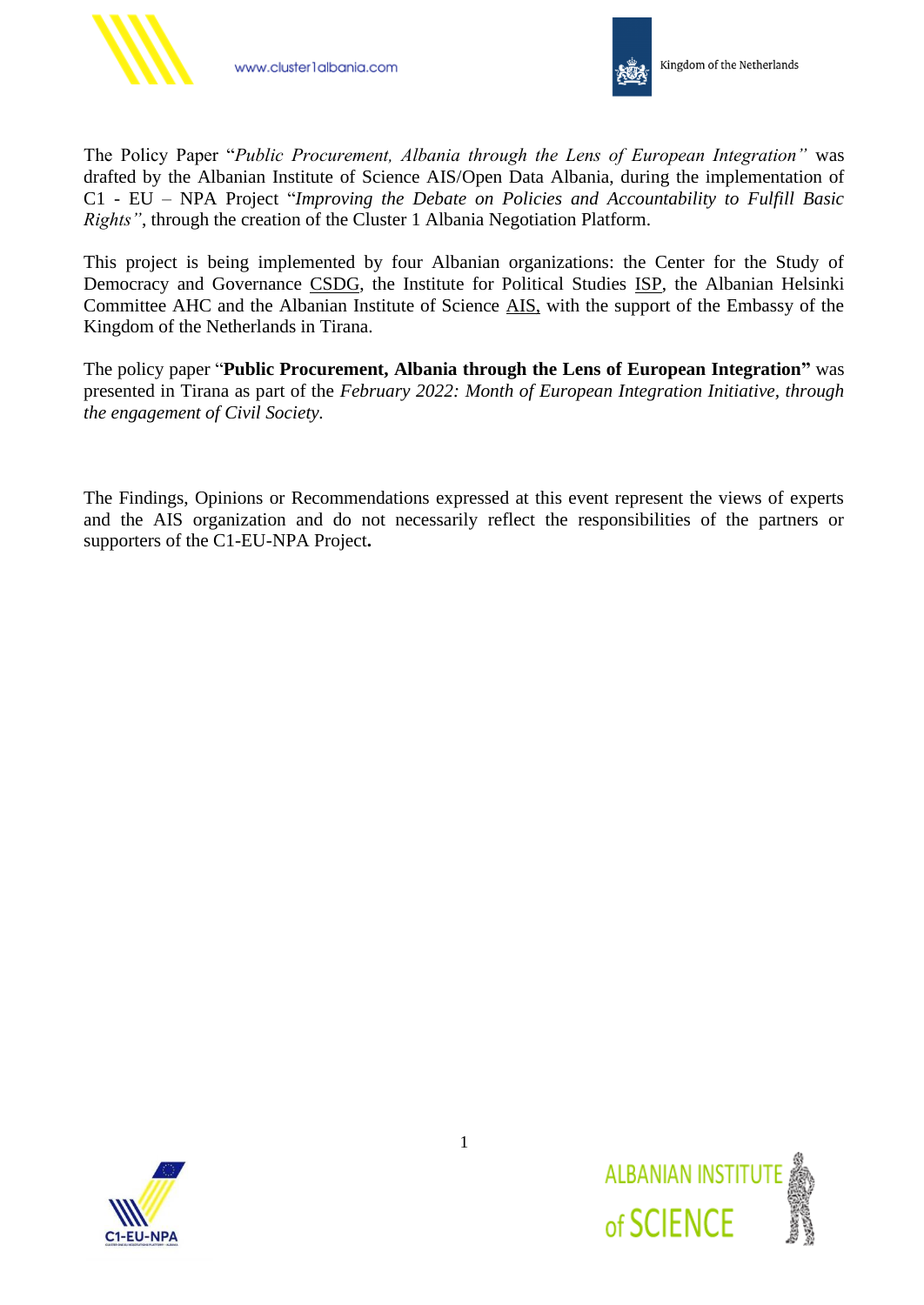



#### **Introduction**

This topic is not new in Albania, but it is increasingly important due to the fact that the public sector i.e. the state - spends the largest percentage of the national budget through public procurement. Therefore, there is a need for implementing legal mechanisms that demonstrate transparency, competition, economization and non-discrimination, and enable the realization of the best value in procuring goods, works, and services. The topic is gaining importance due to the process of globalization, as well as due to the internal market in the territory of the European Union, which enables the free movement of goods, capital and services, as Albania aspires to become a member of this Union.

#### **Principles of public procurement from the EU perspective**

Treaty on the Functioning of the European Union: The Treaty does not contain any specific provisions relating to Public Procurement. However, it has established a number of basic principles (Principles of the Treaty) on which the EU is based. Of these basic principles, the most important in terms of public procurement are the following:

- Prohibition of discrimination on the basis of nationality
- Free movement of goods
- Freedom to provide services
- Freedom of establishment.

**General principles of law***:* In addition to these basic principles of the Treaty, some general principles of law have emerged from the case law of the Court of Justice of the European Union (ECJ). These general principles of law are important because they will often be used by the ECJ to fill gaps in legislation and to provide solutions to situations which are often very complex. The most important of these general principles of law in the procurement context are the following:

- Equality of treatment
- Transparency
- Mutual recognition
- Proportionality.

These general principles are applied independently of the relevant Public Procurement Directives<sup>1</sup>.

*Legal effects of the Directives:* Member States are obliged to take all appropriate measures to ensure compliance with the obligations arising from the Treaty or resulting from the actions taken by the EU institutions. The directives listed in the footnotes of the law "On public procurement", like all other directives, by definition are not directly applicable, which means that they are not automatically implemented.

<sup>1</sup>European Commission, *Public Procurement - Current Legal Framework, Rules, Thresholds and Guidelines*, [https://ec.europa.eu/growth/single-market/public-procurement/legal-rules-and-implementation\\_en](https://ec.europa.eu/growth/single-market/public-procurement/legal-rules-and-implementation_en)



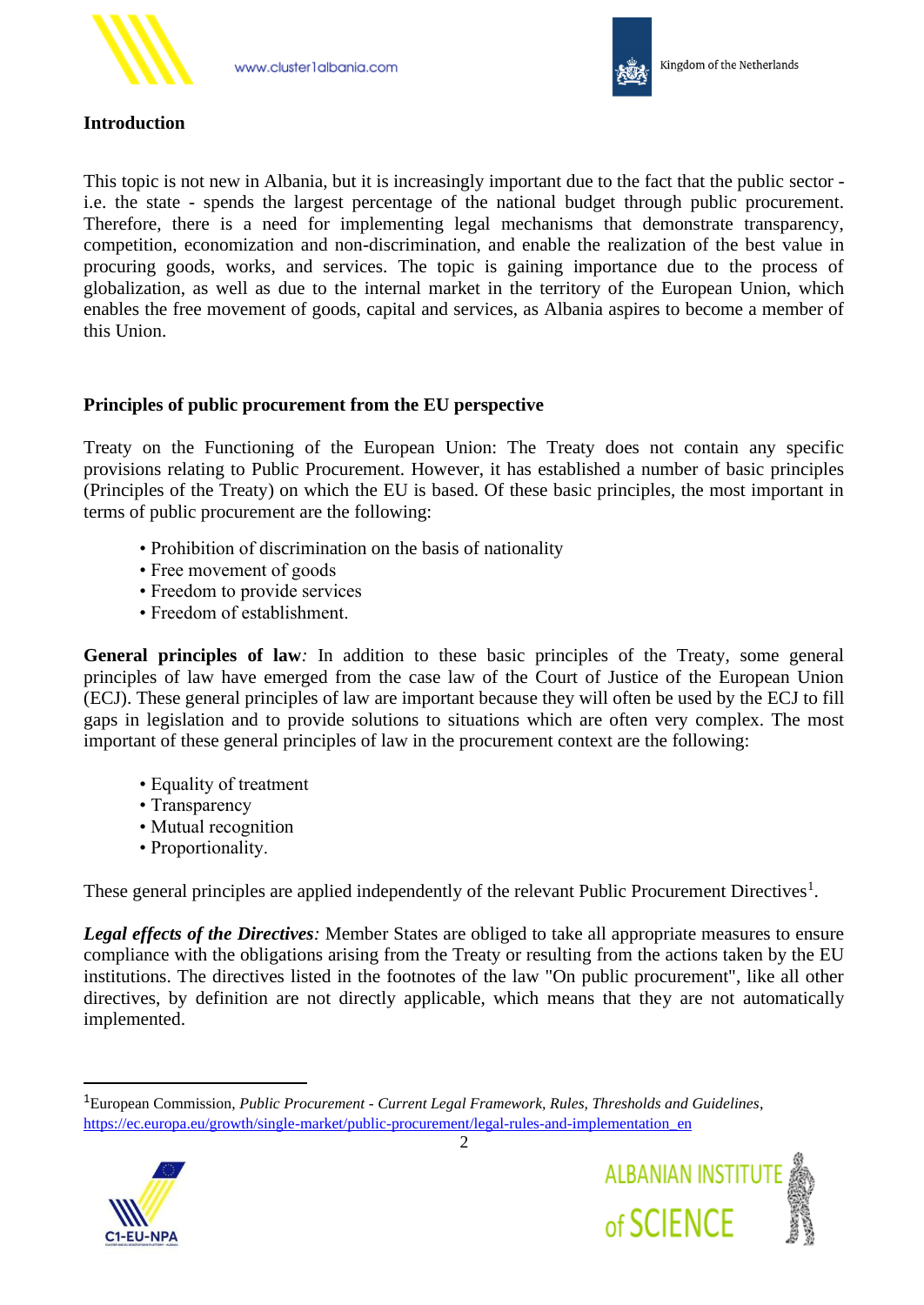



In order to produce their effects within the Member States, the Directives must be implemented or "transposed" into national law. Member States should therefore take the necessary measures to give full force to the provisions of the Directives in national law and to ensure that there are no other national provisions which impair the applicability of the provisions of the Directives. These measures usually take the form of a transposition of Directives into national law and the repeal of all conflicting legal provisions. Directives are binding only in terms of the result to be achieved while generally leaving it to national authorities to choose the form and methods. It is not necessary for EU Member States to produce an exact copy of the Directives in their national legislation, although it turns out that a large majority of Member States have done just that.

*Basic principles of public procurement*: From its inception, one of the main objectives of the European Union has been to create a common market that eliminates barriers to trade in goods and services between EU member states. Creating a common procurement market means removing barriers to trade arising from the procurement context. One of the main goals of public procurement legislation is to eliminate existing barriers and prevent new ones from being set up. It does this by applying the basic principles derived from legislation.

Although these principles are interrelated, they can be reduced to a number of basic principles:

• *Competition*: From an economic point of view, "competition" acts as an advertising procedure, by allowing different economic operators to communicate the prices at which goods and services are available in the market. These prices act as guiding signs and reflect the terms of supply and demand at any given time. They also reflect differences in the quality and terms and conditions of sale of the various (non-homogeneous) products available. This is why the announcement of calls for tender is so important. It guarantees the widest possible publication and competition, enabling economic operators from across the EU to participate and secure the largest possible selection.

• *Equal treatment and non-discrimination:* The concepts of equal treatment and non-discrimination are not the same. In general, all procurement legislation will seek to maintain equality between economic operators. However, in the EU context, equality will also be based on "nationality". Equal treatment is a concept that generally requires that identical situations be treated in the same way or that different situations should not be treated in the same way, and requires the same treatment for the same people. In the EU context, the concept of equal treatment also requires a definition, as, in this context, the concept of equality is also based on nationality or origin of goods. As a result, all economic operators with EU nationality and all offers, including goods originating in the EU, should be treated equally (this is the principle of non-discrimination).

*• Transparency:* Transparency has recently emerged as a principle, although it is probably best to think of it as a tool to be used to achieve other objectives.

For example:

- Publication and access to legislation provides clarity and security for all stakeholders and enables contracting authorities and economic operators to be aware of the rules of the game.

- Requirements for calls guarantee transparency in the publication process.

- Publication of technical specifications in advance and selection of criteria enables those interested to verify these specifications and criteria whether they are fair and non-discriminatory or not.



ALBANIAN INSTITUTE<br>of SCIENCE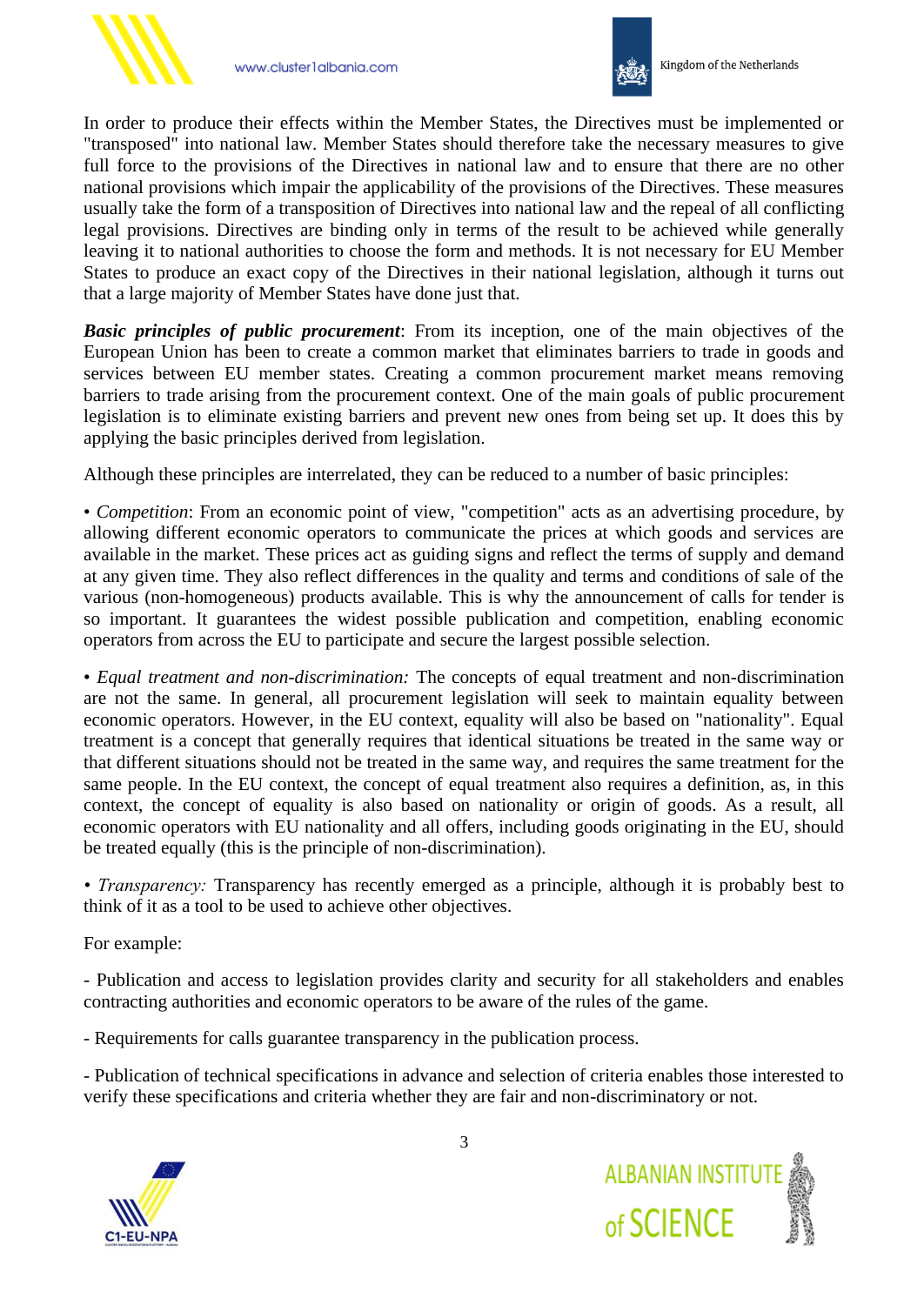



Registration and reporting requirements ensure that the actions of contracting authorities can be verified when appropriate. Registration and reporting requirements are also a fundamental aspect of "accountability", i.e., holding procurement officers accountable for their decisions and actions.

"*Accountability*": is also often a clear objective of national procurement systems and transparency provisions reinforcing this accountability. Some of the above principles have been articulated differently or have been combined in national legislation. Principles such as "economy and efficiency", "value for money", and "honesty" or "integrity" can be found as definitions in legislation.

Value for money: An important economic driver underlying procurement processes is the need to ensure that all purchases represent value for money. The directives do not specifically address this issue, but it is important to remember the need to ensure that value for money will be one of the key outcomes of the procurement process. The term value for money means the optimal combination of various cost-related and non-cost-related factors that jointly meet the requirements of the contracting authority. The elements that make up the optimal combination of these different factors differ from procurement to procurement and depend on the results required by the contracting authority for the exercise of the procurement in question.

#### **Legal framework as of 31 March 2021**

Legislation in the field of public procurement was composed of law no. 9643, dated 20.11.2006, "*On*  public procurement", as amended<sup>2</sup>, as well as Decision no. 914, dated 29.12.2014 of the Council of Ministers "*On the approval of public procurement rules*", as amended. These legal instruments were based on Directive 2004/18/EC, "*On the coordination of procurement procedures for the award of public contracts for works, supplies and services*" (public sector directive), Directive 2004/17/EC "*On the coordination of procurement procedures of entities operating in the water, energy, transport and postal services sector*"(utility directive), which are already repealed by the new directives of 2014, as well as on directive 2007/66/EC of the European Parliament and of the Council of 11 December 2007 amending Directives 89/665/EC and 92/13/EC as regards the increase of efficiency for public contract review procedures.

Also, the legislation in the field of public procurement contains two decisions of the Council of Ministers, which further regulate centralized procurement at the government level, namely DCM no. 81<sup>3</sup> , dated 14.2.2018, "*On the establishment, organization and functioning of the Concentrated*  Purchasing Agency", and DCM no.  $82<sup>4</sup>$ , dated 14.2.2018, "*On authorizing the Concentrated Purchasing Agency for conducting public procurement procedures in the name and on behalf of the Prime Minister's Office, ministries and subordinate institutions, for certain goods and services"*.

<sup>4</sup>Public Procurement Agency , DCM no. 82, dated 14.2.2018, "*On authorizing the Concentrated Purchasing Agency for conducting public procurement procedures in the name and on behalf of the Prime Minister's Office, ministries and subordinate institutions, for certain goods and* 

*services*"[,https://www.app.gov.al/GetData/DownloadDoc?documentId=b40d686d-8b11-4235-9237-d6a76106b204](https://www.app.gov.al/GetData/DownloadDoc?documentId=b40d686d-8b11-4235-9237-d6a76106b204)





<sup>2</sup>Public Procurement Agency, Law no. 9643, dated 20.11.2006, "*On public procurement*", as

amende[d,https://www.app.gov.al/GetData/DownloadDoc?documentId=5a6fa8ae-6fec-48bc-bdf1-bc419c0b4734](https://www.app.gov.al/GetData/DownloadDoc?documentId=5a6fa8ae-6fec-48bc-bdf1-bc419c0b4734) <sup>3</sup>Concentrated Purchasing Agency , no. 81 dated 14.2.2018, "*On the establishment, organization and functioning of the Concentrated Purchasing Agency*[",http://abp.gov.al/wp-content/uploads/2018/07/VKM-nr.-81-date-14.2.2018.pdf](http://abp.gov.al/wp-content/uploads/2018/07/VKM-nr.-81-date-14.2.2018.pdf)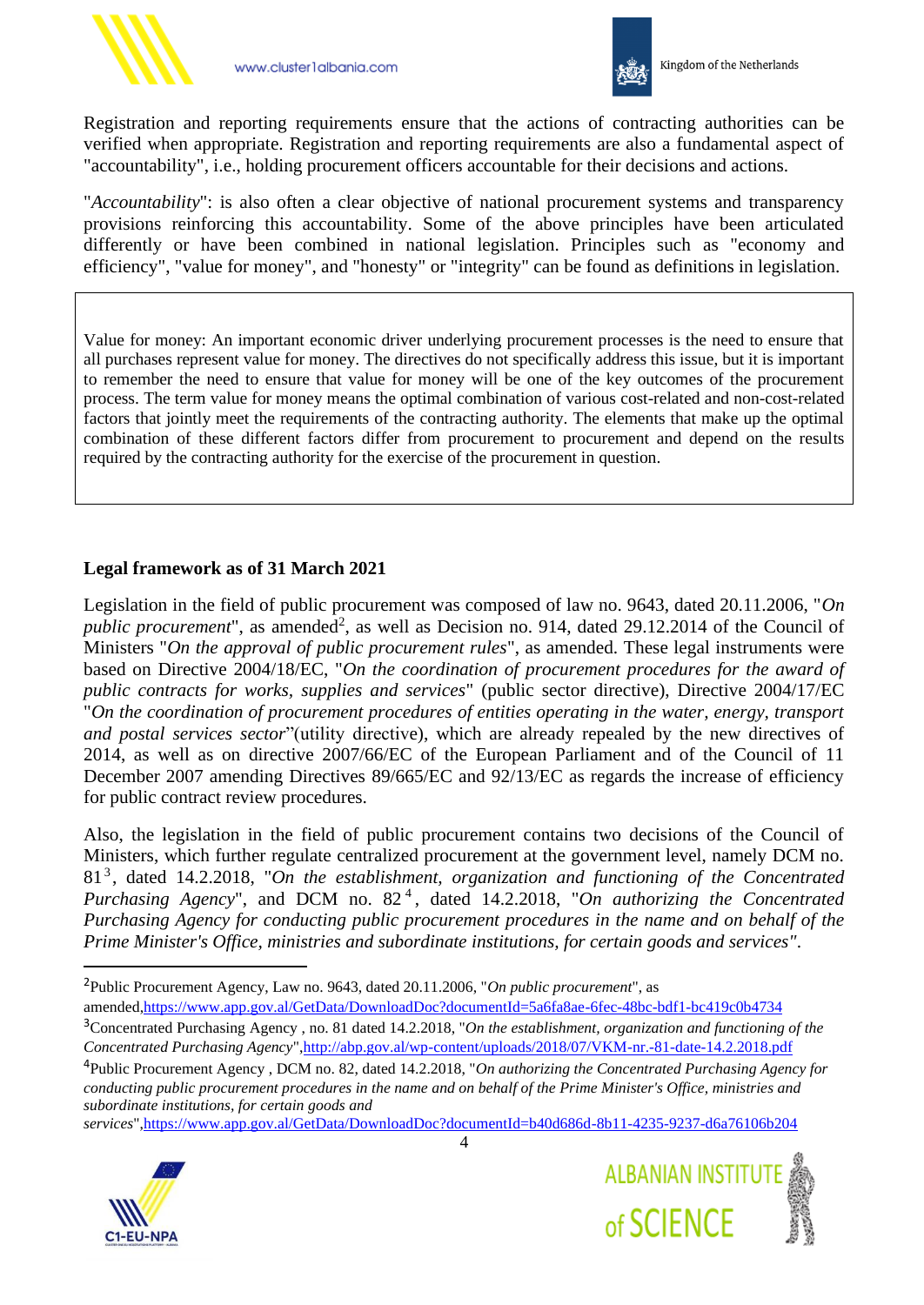

www.cluster1albania.com



Another area interacting with public procurement in Albania is the field of concessionary agreements and PPPs, which is regulated by law 125/2013, "*On concessions and public private partnership*", as amended<sup>5</sup>, which is based on directive 2014/23/EU for the award of concessionary agreements. This law is also supported by three bylaws, namely: DCM no.280, dated 7.4.2020<sup>6</sup> "*On the approval of the regulation on the functioning of the selection committee for concession/PPP projects and the criteria for evaluating the requests of contracting authorities for support with specialized expertise*"; DCM no.285, dated 10.4.2020 "*On the organization and functioning of the Concession Treatment Agency*   $(ATRAKO)^7$ .

The field of public procurement includes also procurements in the field of defense and security, which is regulated through bylaws adopted by DCMs or instructions issued by each institution, according to the respective field, without clear and unified rules. However, with the finalization of the law on procurement in the field of defense and security and its approval by the Assembly in April 2020, these types of procurement will be regulated through this law, which is drafted in accordance with Directive 2009/81/EC on procurements in this field. In order for the new law to be fully applicable, it is necessary to draft and adopt the relevant bylaws, for which a transitory period is foreseen.

The institutions responsible for these areas include:

- Public Procurement Agency;
- Public Procurement Committee;
- Ministry of Finance and Economy (ATRAKO);
- Ministry of Defense;
- Ministry of Internal Affairs;
- Central Purchasing Agency.

The Public Procurement Agency (PPA) is the policy-making institution in the field of public procurement in Albania and some of its main tasks include proposing regulatory measures, verifying the legality of the public procurement system, preparing standard tender documents, assisting and drafting capacity building programs in the field of public procurement, as well as the exclusion of economic operators from participating in public procurement procedures. The PPA is a budgetary institution under the Council of Ministers. Its scope was clearly defined in Article 13 of Law no. 9643, dated 20.11.2006, "*On public procurement*", as amended<sup>8</sup>.

<sup>8</sup>Public Procurement Agency, Law no. 9643, dated 20.11.2006, "*On public procurement*", as amended, <https://www.app.gov.al/GetData/DownloadDoc?documentId=5a6fa8ae-6fec-48bc-bdf1-bc419c0b4734>





<sup>5</sup>Concession Treatment Agency, Law 125/2013, "*On concessions and public private partnership*", as amende[d,http://atrako.gov.al/wp-content/uploads/2015/09/Ligji-Nr.125\\_2013-p%C3%ABrdit%C3%ABsuar.pdf](http://atrako.gov.al/wp-content/uploads/2015/09/Ligji-Nr.125_2013-p%C3%ABrdit%C3%ABsuar.pdf)

<sup>6</sup>Official Journal, DCM no.280, dated 7.4.2020 "*On the approval of the regulation on the functioning of the selection committee for concession/PPP projects and the criteria for evaluating the requests of contracting authorities for support with specialized expertise",* <https://qbz.gov.al/eli/vendim/2020/04/07/280>

<sup>7</sup> Official Journal, DCM no.285, dated 10.4.2020 "*On the organization and functioning of the Concession Treatment Agency*",<https://qbz.gov.al/eli/vendim/2020/04/10/285/5075cdd9-37f4-483b-8030-c3f04652f9b7>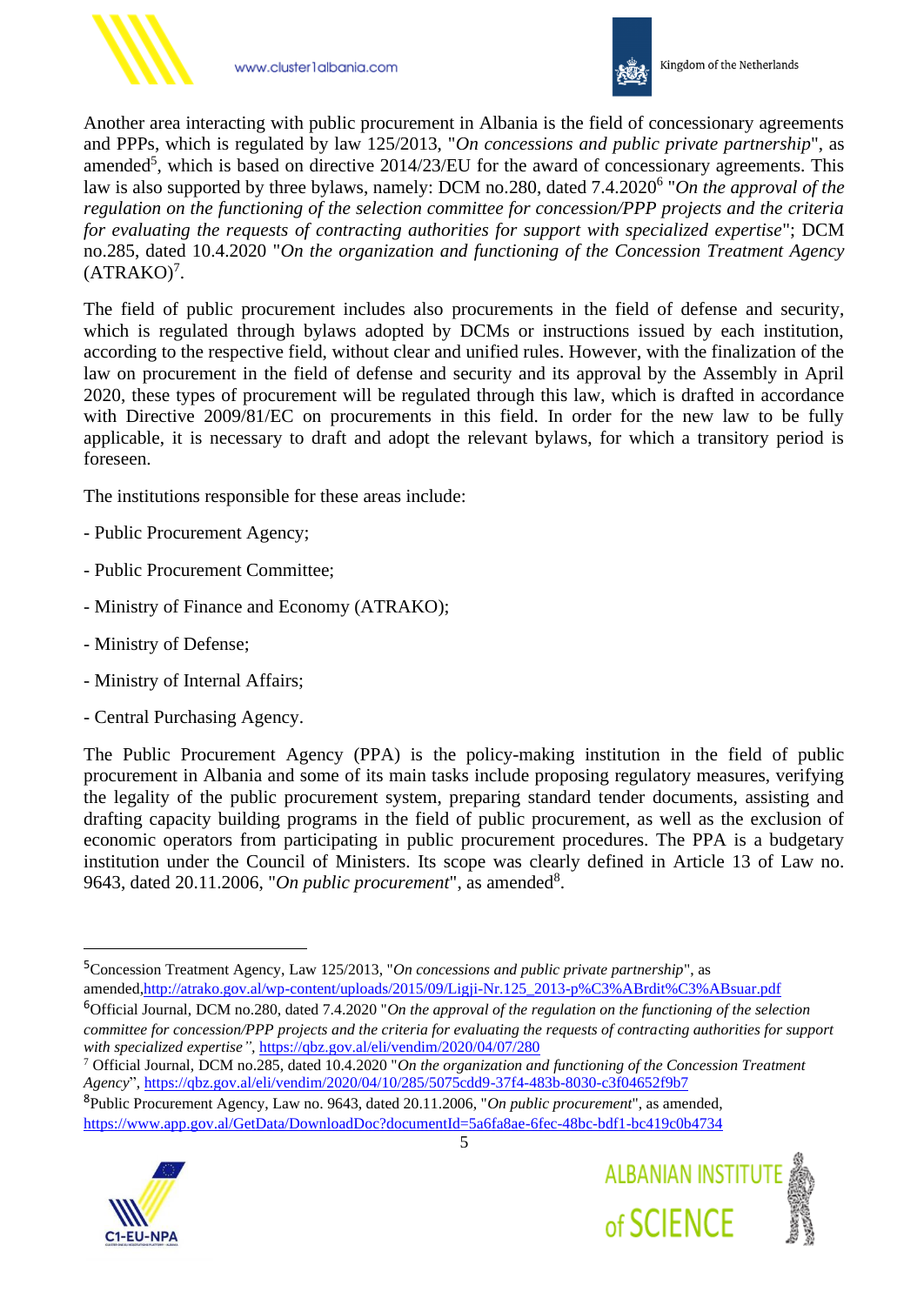



The Public Procurement Commission (PPC) is the highest administrative body for reviewing complaints in the field of procurement. The CPC is an independent institution, whose members are elected by Parliament, following a selection procedure conducted by the Council of Ministers, and reports to the Parliament. The CPC reviews complaints about procurement procedures, competitive procedures for concessions, PPPs, and mining permits.

The Concession Treatment Agency (ATRAKO) is an institution under the Ministry of Finance and Economy and its main tasks include providing assistance to Contracting Authorities in concession projects and public-private partnerships, as well as in developing procedures, providing assistance in drafting and unifying standard tender documents for concession/PPP procedures and organizing training for the staff involved in implementing concession/PPP projects. The competencies of ATRAKO are defined in law 125/2013, "*On concessions and public-private partnership*", as amended<sup>9</sup>.

The Central Purchasing Agency (CPA) is a budgetary institution under the Ministry of Interior and functions as a central purchasing body for the Prime Minister's Office, line ministries, and subordinate institutions. The CPA exercises its competencies based on DCM no. 81, dated 14.2.2018, "*On the establishment, organization and functioning of the Central Purchasing Agency*", and DCM no. 82, dated 14.2.2018, "*On authorizing the Central Purchasing Agency for conducting public procurement procedures, in the name and on behalf of the Prime Minister's Office, ministries and subordinate institutions, for certain goods and services*".

The Ministry of Defense and the Ministry of Interior are the main institutions responsible for procurement in the field of defense and security.

#### **European Commission Report for Albania 2019<sup>10</sup>:**

Albania is moderately prepared regarding public procurement. Progress has been made over the past year, in particular through the amendment of the Law on Concessions and Public Private Partnership (PPP) to remove benefits in exchange for unsolicited proposals in line with the Commission's recommendations and the newly adopted procurement law in the field of defense and security. Further efforts are needed to improve compliance with procedures and prevent corruption in the procurement cycle. The Commission's recommendations from 2019 have not been fully implemented and remain still valid.

Next year Albania should, in particular:

 $\rightarrow$  adopt the new planned law on public procurement and the law on defense procurement in order to further harmonize the legal framework with EU directives;

 $\rightarrow$  approve the prepared public procurement strategy in accordance with the comprehensive public financial management strategy;

 $\rightarrow$  Provide the necessary administrative capacity to the contracting authorities and the institution of high control.

<sup>10</sup>European Commission, *Albania Country Report 2019*, [https://ec.europa.eu/neighbourhood-enlargement/system/files/2019-](https://ec.europa.eu/neighbourhood-enlargement/system/files/2019-07/20190529-albania-report.pdf) [07/20190529-albania-report.pdf](https://ec.europa.eu/neighbourhood-enlargement/system/files/2019-07/20190529-albania-report.pdf)



<sup>9</sup>Public Procurement Agency, Law no. 9643, dated 20.11.2006, "*On public procurement*", as amended, <https://www.app.gov.al/GetData/DownloadDoc?documentId=5a6fa8ae-6fec-48bc-bdf1-bc419c0b4734>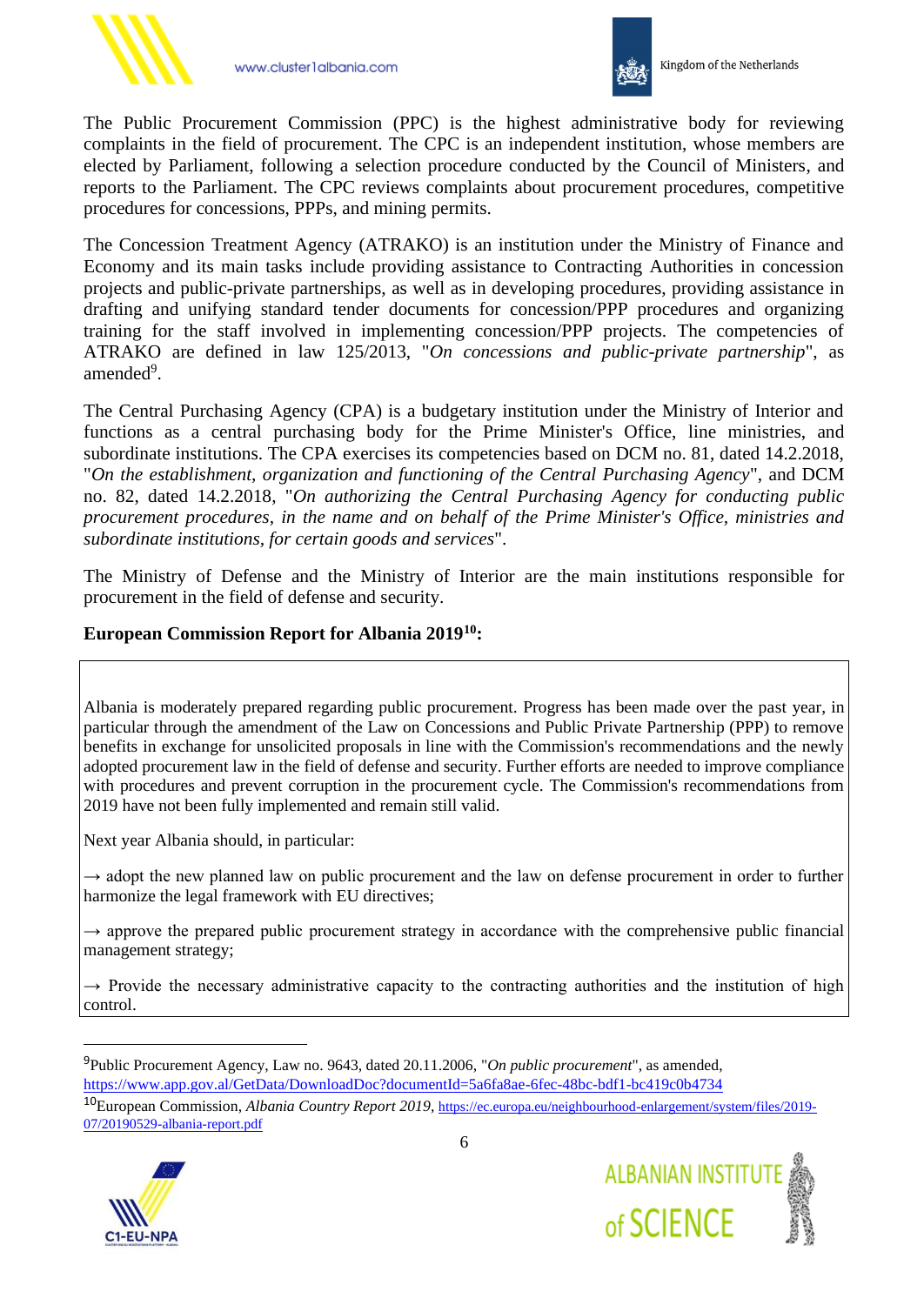



#### **European Commission Report for Albania 2018<sup>11</sup>:**

Albania has a level of preparation in public procurement. Efforts are needed to improve compliance with procedures and prevent corruption in the procurement cycle. Little progress was made last year to further align with the *acquis* on strengthening the public and the procurement review system.

In the coming year, Albania needs in particular to:

Fully transpose the 2014 EU public procurement directives, including in the field of utilities, concessions and defense procurement;

 $\rightarrow$  further strengthen the administrative capacity of the Public Procurement Agency and contracting authorities;

 $\rightarrow$  systematically follow up on conflicts of interest and strengthen state audit capacities in this respect.

The new law no. 162/2020 "*On public procurement*" <sup>12</sup>, entered into force on March 31, 2021

The need to draft this law came as a result of the need to regulate the legislative framework for public procurement, based on various recommendations of international organizations, such as: European Commission, World Bank, OECD/SIGMA, recommendations given by the High State Audit, as a result of various problems encountered in practice in the procurement process or requests for changes from different institutions, according to their respective areas of competence.

The new law "*On public procurement*" brings innovations in several areas, such as:

- Clarification of the scope of law, specific exemptions and mixed procurement contracts;

- Introduction for the first time of the concept of reserved contracts and contracts between entities within the public sector;

- Provision for preliminary and periodic releases of information, as tools to increase transparency, and enable economic operators to familiarize with the data of a concrete planned procurement object well ahead of time;

- The law sets low and high monetary thresholds, where for all procedures above the high monetary threshold the provisions of the directive are maintained, providing for shorter deadlines for procedures below this threshold, i.e. for the national procedures;

<sup>12</sup>The Parliament, *Law 162/2020 "On Public Procurement*", <https://www.parlament.al/Files/Akte/20210107122902ligj%20nr.%20162%20dt.%2023.12.2020.pdf>





<sup>11</sup>European Commission, *Albania Country Report 2018,* [https://ec.europa.eu/neighbourhood](https://ec.europa.eu/neighbourhood-enlargement/system/files/2020-10/20180417-albania-report.pdf)[enlargement/system/files/2020-10/20180417-albania-report.pdf](https://ec.europa.eu/neighbourhood-enlargement/system/files/2020-10/20180417-albania-report.pdf)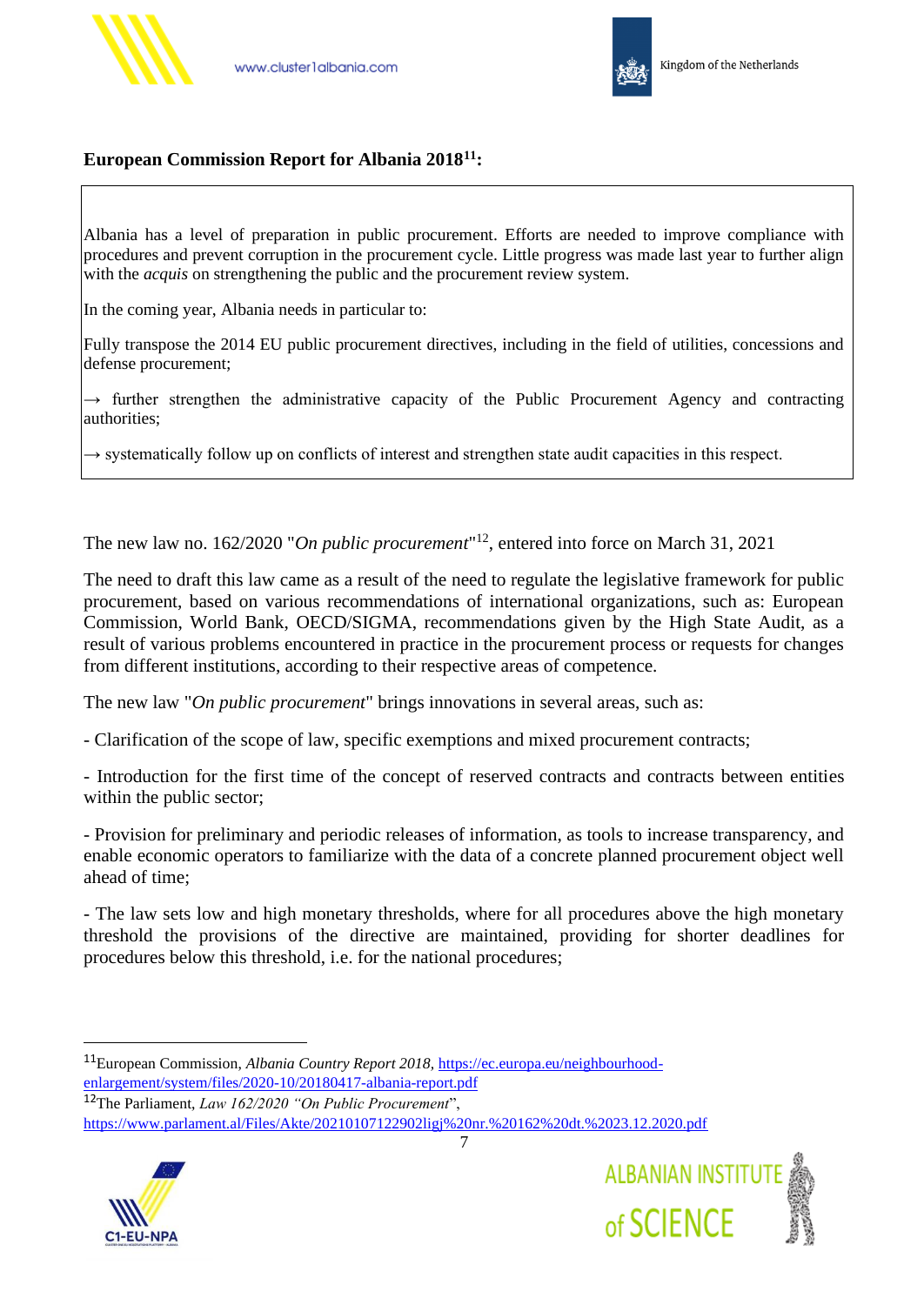



- Provision for procurement procedures according to the relevant EU directives, envisaging new procurement procedures, with phases, such as: competitive negotiated procedures, competitive dialogue and partnership for innovation;

- Simplified procedures in the procurement of sectional activities. The draft law deals in its entirety with both the procurement of the classical and the sectional sector, with definitions in the articles that apply to both sectors, as well through a special chapter, with specific regulations for the sectional sector (which includes activities pertaining to transport service, water, energy, gas, postal services, ports and airports);

- Facilitate the participation of economic operators in public procurement procedures, through the use of a summary self-declaration form, instead of some certificates issued by public authorities or third parties;

- Provide for the use of the criterion for evaluating the "most favorable bid economically", which is identified on the basis of price and cost, using the method of cost effectiveness;

- Provide for a bid guarantee, as a protective measure for contracting authorities, in case of withdrawal of the bidder;

- Referring to the provisions in the directive, the Law recognizes for the first time the concept of reducing the number of qualified economic operators in phased procedures, if such a thing is defined as an option by the contracting authority in the tender documents;

- Reduction of the minimum term of the period of exclusion of economic operators from the right to win public contracts, starting from 3 months;

- Provision of a waiting period, during which the contracting authority may not sign a contract, a period which starts from the announcement of the winner;

- Facilitation of procurement of social services and other special services, which are subject to a special, simplified procurement regime;

- Increase the control role of the PPA in terms of verifying compliance with the law on procurement procedures, including canceled ones, and monitoring the implementation of contracts;

- Complaints of economic operators, both in the contracting authority and in the Public Procurement Commission, shortening the process of administrative review of the complaint deadlines;

- Introduction for the first time of the concept of modification of contracts, as well as cases of invalidity of contracts<sup>13</sup>.

<sup>13</sup> Albanian Parliament, *AssessmentReport on the draft-law "On Public Procurement"*, <https://parlament.al/Files/ProjektLigje/20200907142101RELACION%20-%20PROKURIMI%20PUBLIK.pdf>



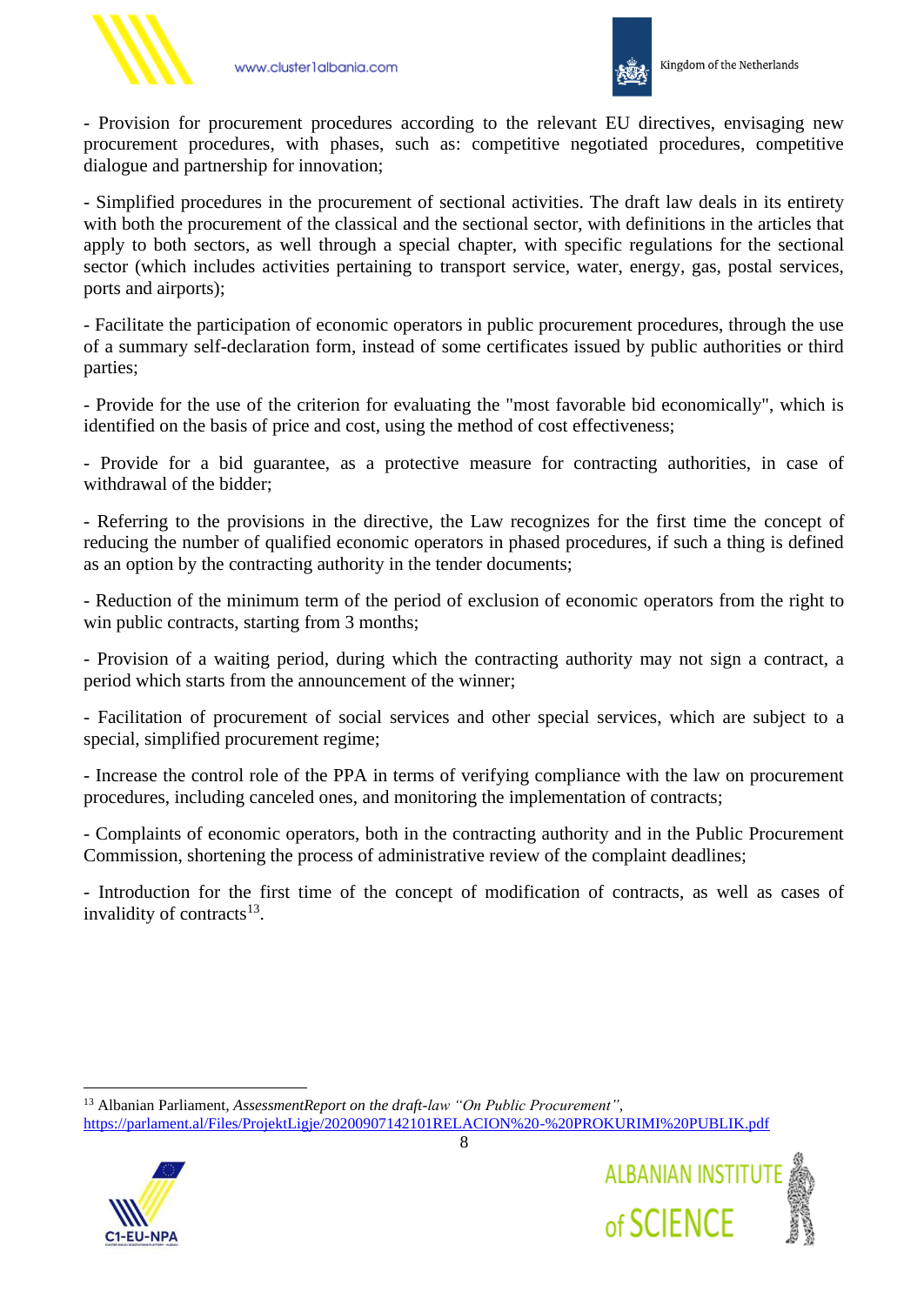



#### **Report of the European Commission for Albania, dated 19.10.2021**<sup>14</sup>:

Albania is moderately prepared in public procurement. Good progress has been made, in particular with the adoption of the new public procurement law and public procurement strategy following extensive public consultation. Further efforts are needed to improve compliance with procedures and prevent corruption in the procurement cycle. The Commission's recommendations from 2020 were largely implemented. The recommendation for adequate administrative capacity is reflected in the public procurement strategy 2020- 2023 and now requires follow-up.

In the next year, Albania should:

 $\rightarrow$  approve the remaining legislation for the implementation of the new public procurement law;

 $\rightarrow$  develop and implement an electronic contract management system and electronic complaint register to improve monitoring and transparency;

 $\rightarrow$  ensure that the terms of intergovernmental agreements concluded with third countries are in line with the requirements of the *acquis* included in the SAA, especially in the field of public procurement.

Albania's public procurement market represented about 9.4% of the GDP in 2020 compared to 4.8% in 2019. The growth was driven mainly by post-earthquake reconstruction and a decline in GDP due to the economic impact of COVID-19. In 2020, the average number of bids for tender is 2.57 compared to 2.37 in 2019 and 3.05 in 2018. The planning and preparation of public procurement procedures are generally transparent, and efficient public procurement principles and forecasts are published regularly. The new public procurement law, in line with EU directives, provides for the use of the most economically advantageous tender. However, the simplified procurement regime for social services and the innovation partnership procedure still require the adoption of regulations, as well as capacity building in contracting authorities. All legal and financial instruments used in the field of public procurement and concessions, including intergovernmental agreements concluded with third countries for the implementation of joint projects, must comply with the principles of transparency, competition, equal treatment and non-discrimination. In monitoring the signing and implementation of the contract, after close monitoring by the PPA, the number of negotiated procedures without prior publication has continued to decline in 2020, regardless of COVID-19 and reconstruction (to 151 from 192 in 2019 and 531 in 2018). In 2020, the number of negotiated procurement procedures "without prior publication regarding COVID-19 and post-earthquake reconstruction, reached 191 and 74, respectively, accounting for 1.45% and 1.47% of the total value of procurement in that period. The use of framework agreements remained high in number (677 in 2020, compared to 763 in 2019 and 627 in 2018) with further increase in the value procured through framework agreements (around  $\epsilon$  216 million in 2020, compared to around  $\epsilon$  166 million in 2019 and about 86 million Euros in 2018).

Albania has a central electronic public procurement portal where it publishes tender and contract notices, as well as other important information and instructions. Use of the portal is mandatory, including high value procurement. Standard tender documents for each type of procedure and contract are published on the PPA website, and the procurement forecast register is prepared and posted online.<sup>15</sup>

<sup>&</sup>lt;sup>14</sup>European Commission, *Albania Country Report 2021*, [https://ec.europa.eu/neighbourhood-enlargement/albania-report-](https://ec.europa.eu/neighbourhood-enlargement/albania-report-2021_en)[2021\\_en](https://ec.europa.eu/neighbourhood-enlargement/albania-report-2021_en)





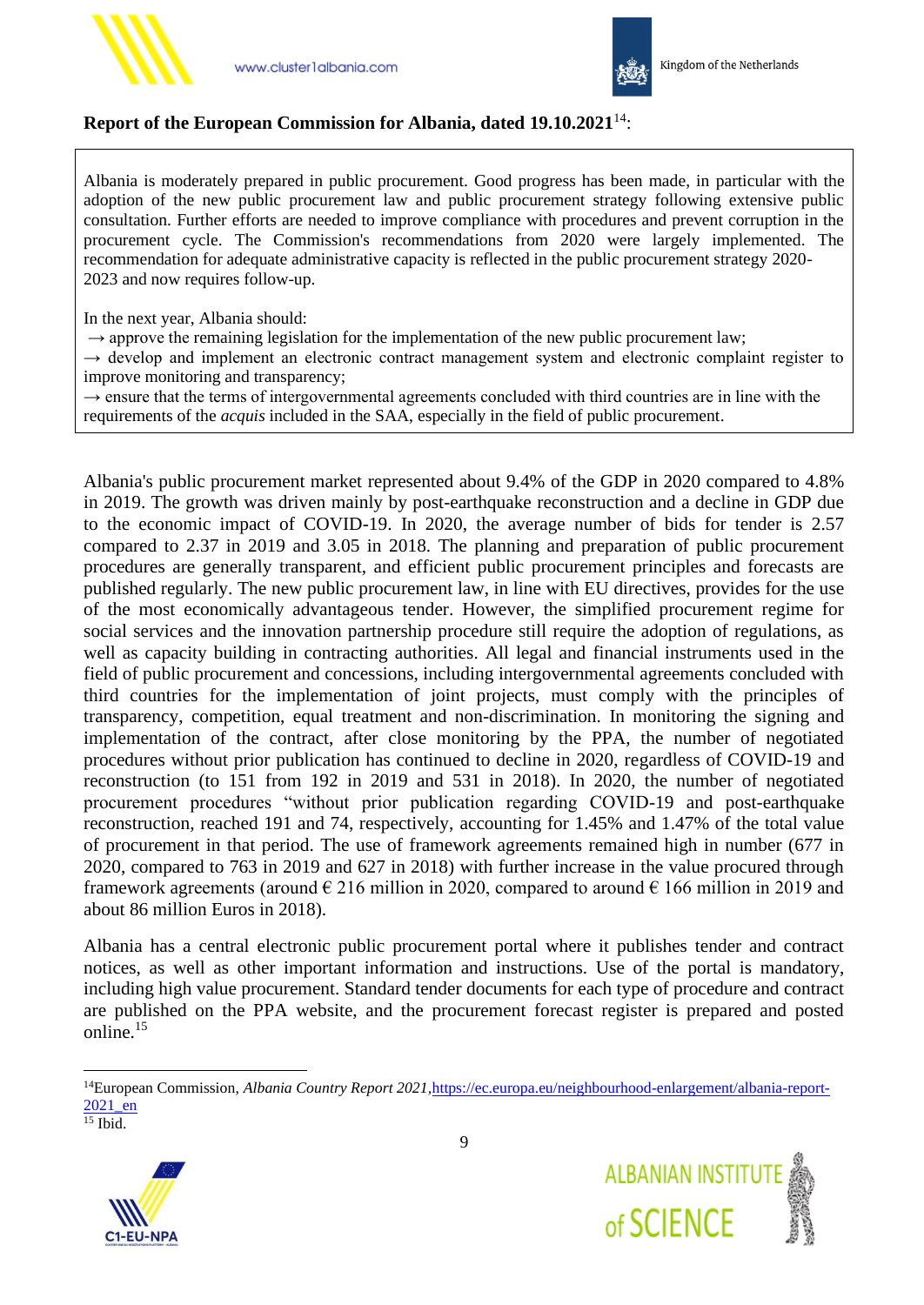



# **CONCLUSIONS AND CHALLENGES**

**I.**

#### **Harmonization and cooperation**

Public Procurement is a dynamic field that is constantly changing and evolving as a result of changes in the trade and business climate, as well as technological developments and improvements. On the other hand, public procurement has a cross-sectional nature being closely interrelated with other important areas, such as: fight against corruption, free and fair competition, health and consumer protection, environmental protection, business climate and development of small and medium enterprises (SMEs), sustainable development, etc.

It is clear that having good laws on the financing of political parties, high ethical standards in the civil service, low concentration of suppliers, a satisfactory level of resources and technical expertise as well as transparent information on the controlling bodies of civil servants or elected officials in charge of public procurement, stronger anti-corruption laws would contribute to public procurement in procedure and results as required by the European Union and reduce the importance of corruption in public procurement. It is worth mentioning that the implementation of anti-corruption or competition laws (usually entrusted to the competition authority) is completely independent of the implementation of anti-corruption laws (usually entrusted to anti-corruption bodies and the judiciary). Systematic exchange of information between enforcement agencies and joint investigations is highly recommended. In particular, it would seem appropriate to systematically open a competitive investigation into procurement markets for which evidence of corruption has been found.

On the other hand, an increased effort should be made to better harmonize and guarantee the practical implementation of the provisions of other laws in relation to the field of public procurement. For example, according to Article 92/1 of the Electoral Code, the fourth paragraph stipulates that "*4. Natural persons or legal entities that have made donations to an electoral subject or its candidates in elections, may not benefit for a period of up to 3 years after the election date any public contracts, public-private partnership contracts or any other funds with a total value exceeding the amount of ALL 10 million, including as subcontractors of a public contract/concession. "*

Other points of Article 92/1 of the Electoral Code, on the other hand, define prohibitive criteria for funders of electoral subjects, the verification of which is a direct responsibility of the CEC, at least from the relevant provisions of the law "*On public procurement*" and the Electoral Code. It is not clear how this legal provision should be implemented in the post-election periods by the procurement authority and other central public procurement institutions.



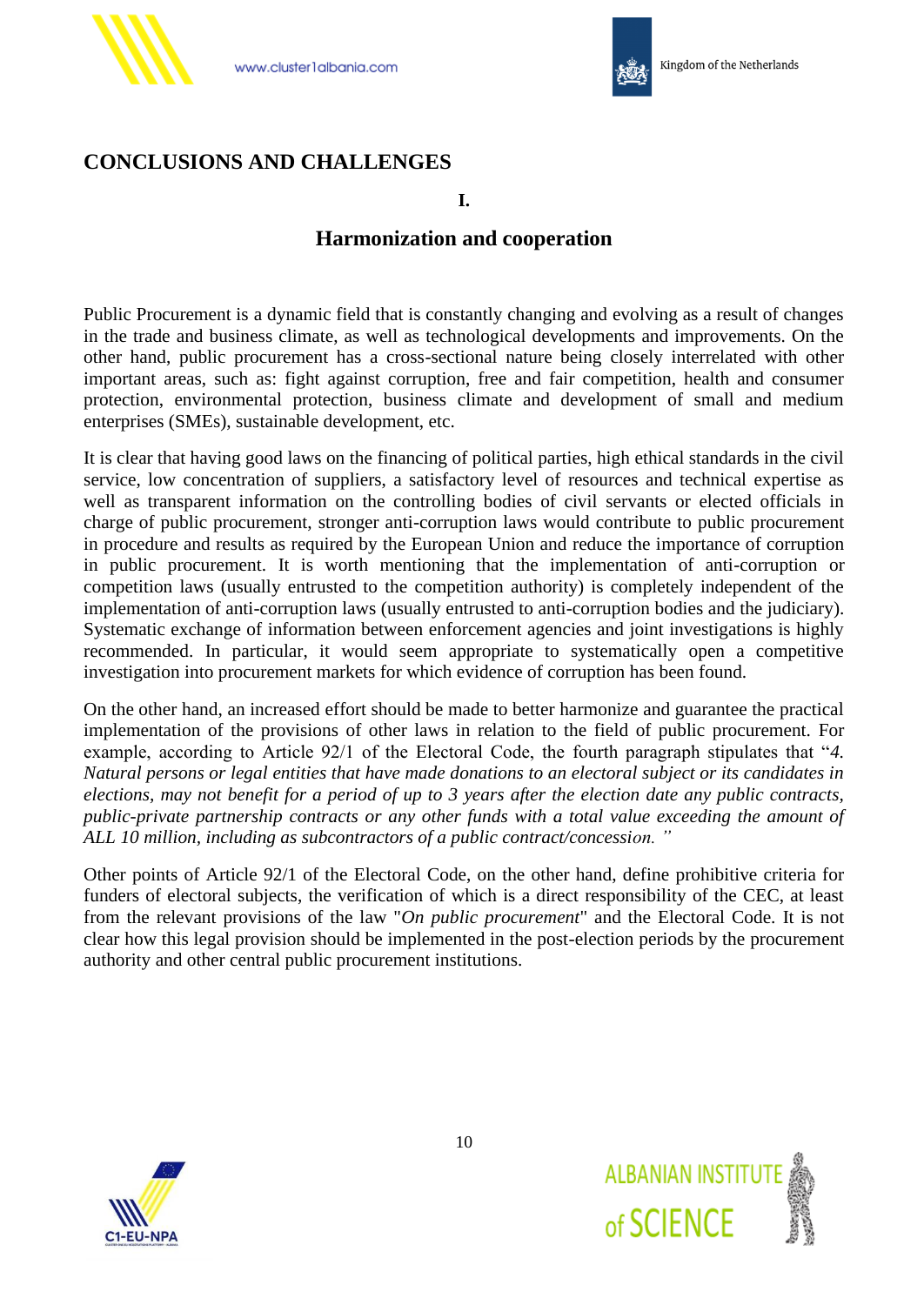



# **II.**

## **Public procurement strategy<sup>16</sup>**

The Council of Ministers, by its decision no. 850, dated 4.11.2020 has approved a National Strategy for Public Procurement for 2020-2023 and an action plan for its implementation".

This strategy states that the purpose of effective procurement is to provide goods and services with lower prices and better quality. In this sense, the main objectives, on which the activity of Albanian institutions 2020 - 2023 should be based, are as follows:

- Increase transparency;
- Improve efficiency in the use of public funds;
- Improve public procurement planning;
- Improve contract management;
- Improve the institutional framework responsible for public procurement;
- Improve the centralized procurement system;
- Improve the regulatory and institutional framework for reviewing complaints;
- Professionalize the public procurement function;
- Improve the legal framework;
- Improve the electronic procurement system;
- Ensure sustainable public procurement procedures in compliance with social welfare, environmental protection, etc.;
- Increase the participation of SMEs in public procurement procedures.

The above components require a timely implementation of all the objectives set in accordance with the action plan.

<sup>16</sup>Public Procurement Agency, *Public Procurement Strategy 2020-2023*, <https://www.app.gov.al/GetData/DownloadDoc?documentId=4b54d140-e98b-434b-abfb-d3966453b8dd>



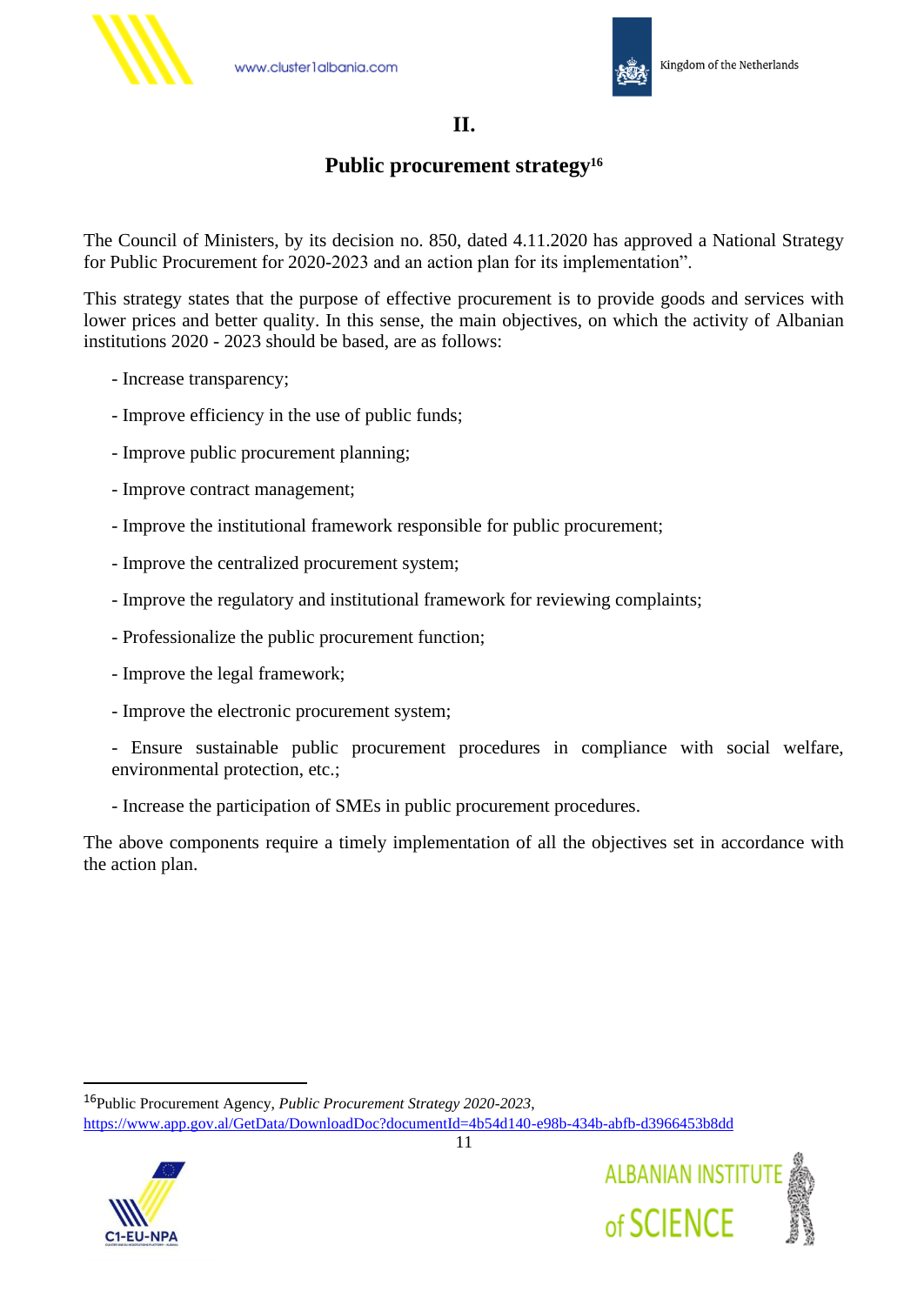



# **III.**

# **Decision of the Constitutional Court no. 29 dated 02.07.2021<sup>17</sup>**

On 05.07.2018, the Assembly, upon a proposal of the Council of Ministers, approved law no. 37/2018 "*On determining a special procedure for negotiating and signing a contract for the "Design and*  implementation of the urban project and the new building of the National Theater "<sup>18</sup>. The law was sent to the President to be decreed.

The President, by his decree no. 10849, dated 27.07.2018<sup>19</sup>, decided to return law no. 37/2018 for reconsideration to the Assembly, reasoning, in a concise manner, that it violates the principle of equality before the law and the freedom of economic activity, the national identity and heritage, the principle of decentralization, and the principle of local autonomy.

The Assembly, in its plenary session of 20.09.2018, after approving the decree for the review of the law, approved law no. 37/2018, dated 20.09.2018 "On determining a special procedure for negotiating and signing a contract for the "*Design and implementation of the urban project and the new building of the National Theater*"( *law no. 37/2018* ).

The President decided to return law no. 37/2018, explaining that all the arguments accompanying his previous decree had not been objectively reviewed by the Assembly and that the findings on the unconstitutionality of this law remained the same as in the previous law.

The Assembly, in its plenary session of  $25.10.2018$  decided to reject decree no.  $10908^{20}$ , dated 11.10.2018 of the President on the review of law no. 37/2018.

The court, in its jurisprudence, gave a wide interpretation of the concept of freedom of economic activity. According to the court, this freedom mainly means the right to enter into contracts, individually or collectively, freely and on the basis of personal will, the right to choose the activity that the individual wants to exercise, the right to choose a job according to preference, etc. This freedom includes all rights relating to the production, distribution or consumption of goods and services.

The ECJ has also stated that if a measure taken by the state entails inequality of opportunity between economic operators and, consequently, distorts competition, then such a measure constitutes a violation of EU competition law (*C-462/99, Connect Austria* 

 $20$  The Parliament, Presidential Decree No. 10908 on the review of law no. 37/2018, <https://www.parlament.al/Files/LigjeRishqyrtim/Dekreti%20nr%20%2010908.pdf>





<sup>17</sup>Constitutional Court, *Final Decisions*, Decision no.29 dated 02.07.2021 [https://www.gjk.gov.al/web/Vendime\\_perfundimtare\\_100\\_1.php](https://www.gjk.gov.al/web/Vendime_perfundimtare_100_1.php)

<sup>18</sup> The Parliament, Law no. 37/2018 "*On determining a special procedure for negotiating and signing a contract for the "Design and implementation of the urban project and the new building of the National* 

*Theater"*[https://www.parlament.al/Files/ProjektLigje/20180926123505ligj%20nr,%2037,%20dt.%2020.9.2018%20I%20r](https://www.parlament.al/Files/ProjektLigje/20180926123505ligj%20nr,%2037,%20dt.%2020.9.2018%20I%20rishikuar,%20i%20rivotuar.pdf) [ishikuar,%20i%20rivotuar.pdf](https://www.parlament.al/Files/ProjektLigje/20180926123505ligj%20nr,%2037,%20dt.%2020.9.2018%20I%20rishikuar,%20i%20rivotuar.pdf)

<sup>&</sup>lt;sup>19</sup> The Parliament, Presidential Decree No. 10849, dated 27.07.2018 on the review of law no. 37/2018, <https://www.parlament.al/Files/ProjektLigje/20180903113228dekret%2010849.pdf>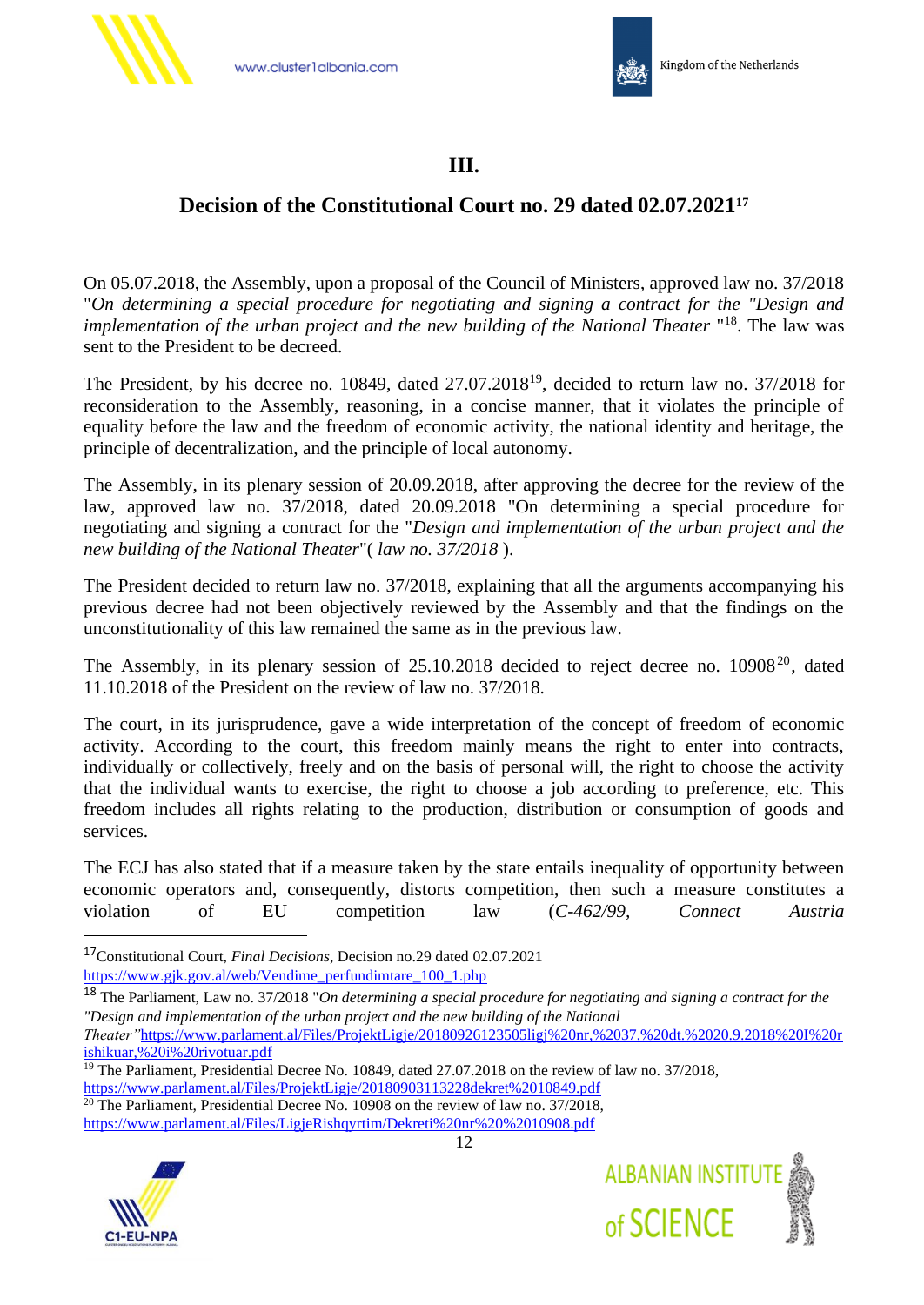

www.cluster1albania.com



*GesellschaftfürTelekommunikationGmbHv. Telekom-Control-Kommission, 22 May 2003,§ 84 <sup>21</sup>* ). Even when public procurement has been the subject of review, the ECJ has concluded that according to the principle of equal treatment of economic operators, the purpose of which is to promote the development of a healthy and effective competition between operators participating in a public procurement procedure, the latter should be given equal opportunities in formulating their bids, which means that operators should be subject to the same conditions. Furthermore, the principle of equal treatment means that bidders must be on an equal footing, both during the stage of preparing their procurements and when bids are evaluated by the contracting authority... In all procurement procedures, the contracting authority must determine and verify whether there are real risks that something could distort competition (*T- 292/15, Vakakis kai Synergates - SymvouloigiaAgrotikiAnaptixi AE Meleton v European Commission, 12 February 2019, §§ 97 and 100*)*.*

From the evidence administered during the trial it is concluded that the European Commission in relation to law no. 37/2018 states: " *Regarding competition and state aid, this law only defines the procedure for evaluation and negotiation of the contract with the selected company (...) Although at this stage no violation of the SAA is found, services of the commission continue to encourage the Albanian authorities to follow compliance with EU public procurement principles and to guarantee non-discriminatory market access. In this regard, the Commission's services welcome the commitment of the Albanian authorities to amend the law, with the aim of presenting an open call for the implementation of the National Theater development project, where any private party can submit a proposal for the project.*"

The court found that law no.37/2018 approved on 05.07.2018, in point 8 of article 1 provided that the contract between the owner-state and the private partner must contain the proposal submitted by the company "F" sh.p.k. Meanwhile, law no. 37/2018 approved on 20.09.2018, after its reconsideration by the Assembly, in point 1 of article 8 provides that the contract between the owner-state and the selected private party must contain the proposal submitted by the latter, not mentioning any private entity nominally or predetermined for the realization of the project.

In its jurisprudence, the Court has assessed that the addition of criteria by the legislator in order to exercise a certain activity, is within its scope of action and evaluation. It is the right of the legislature to assess, on a case-by-case basis, the need for intervention through a new regulation. The court in its jurisprudence has emphasized that, despite the discretion of the legislator to act within its normative space, clearly and on a case by case basis defining the goals it seeks to achieve, it is unacceptable in a rule of law to undertake and approve legislative initiatives unfounded on preliminary assessments or studies.

In the case under review, it does not appear that full and substantiated assessments have been made on the manner of exchange of state property, also in relation to its economic assessment. Furthermore, the Court considers that the criterion provided in point 3 of article 6 of law no. 37/2018 makes favorable treatment for the company, which owns a part of the properties in the area where the project will take place, including the construction of the new building of the National Theater, in relation to other private entities, which may have expressed interest in competing to carry out this

[https://curia.europa.eu/juris/showPdf.jsf?text=&docid=102229&pageIndex=0&doclang=en&mode=req&dir=&occ=first&](https://curia.europa.eu/juris/showPdf.jsf?text=&docid=102229&pageIndex=0&doclang=en&mode=req&dir=&occ=first&part=1&cid=7447426) [part=1&cid=7447426](https://curia.europa.eu/juris/showPdf.jsf?text=&docid=102229&pageIndex=0&doclang=en&mode=req&dir=&occ=first&part=1&cid=7447426)





<sup>21</sup>The Court of Justice of the European Union, *C-462/99, Connect Austria GesellschaftfürTelekommunikationGmbHv. Telekom-Control-Kommission, 22 May 2003,§ 84,*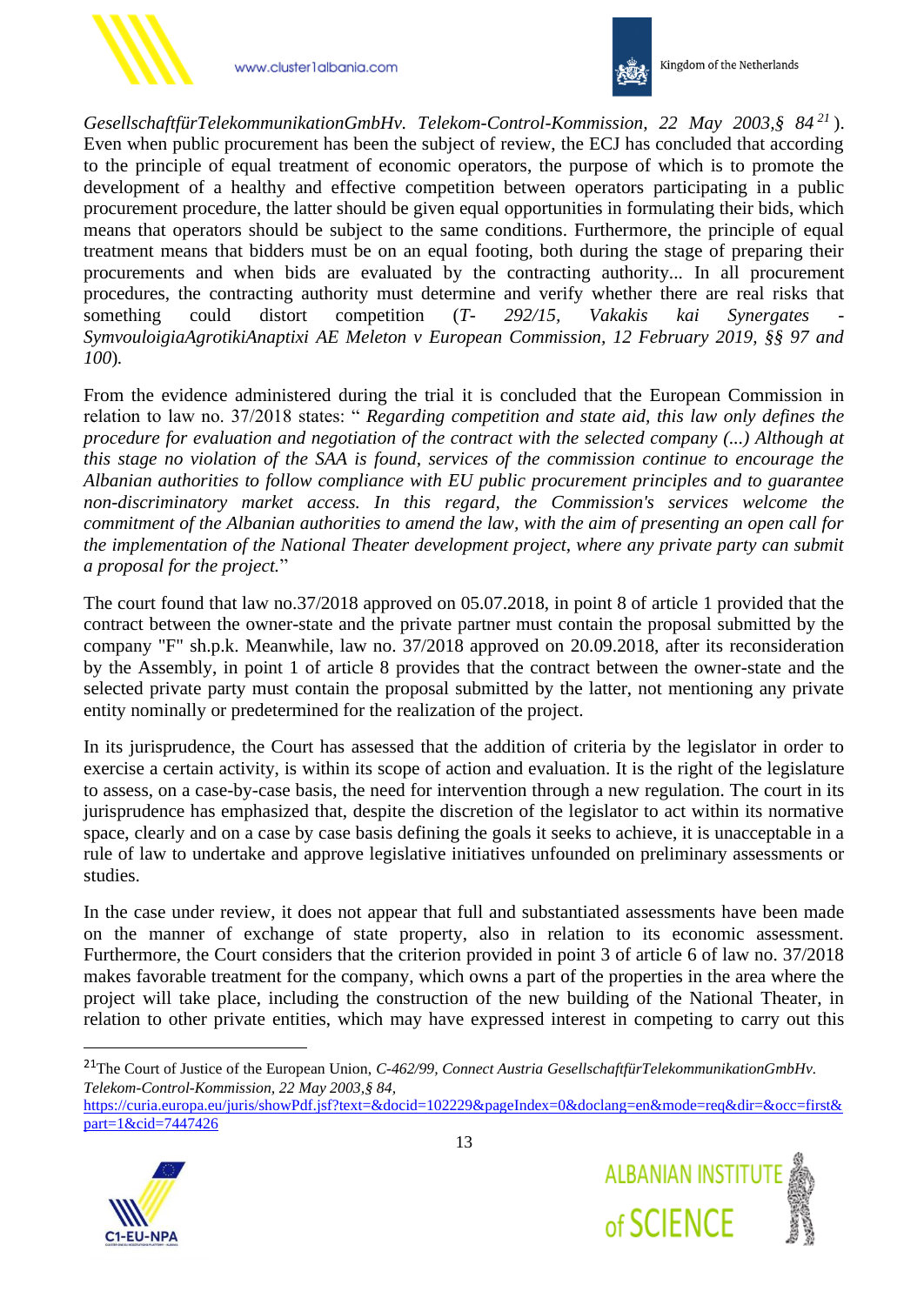



development project. This criterion is not only discouraging for other private companies, but also impossible to meet by them, since they are placed before the condition to reach an agreement with the company "Fusha" sh.p.k. Consequently, the Court considers that this restriction does not meet the criterion of proportionality.

## **IV.**

# **Normative Act no. 9, dated 16.12.2019 "On coping with the consequences of natural disasters"<sup>22</sup>**

By Normative Act no. 9, dated 16.12.2019 "*On coping with the consequences of natural disasters*", the Council of Ministers has approved the rules for the functioning of bodies responsible for the rehabilitation and reconstruction of communities and territories affected by natural or other disasters, as well as the development of new territories, defining their duties and responsibilities, reconstruction process programs, the functioning of the reconstruction fund and relevant procedures. The purpose of this Normative Act is to address the consequences of natural disasters that occur in part or in the entire territory of the Republic of Albania, as well as other disasters that, due to their intensity, scale and extent, require immediate intervention by all civil protection institutions and other state authorities and lead to the declaration of a state of emergency in accordance with the provisions of the legislation applicable to civil protection. This Normative Act describes also the procurement procedures applicable in cases of coping with the consequences of natural disasters.

The normative act with the power of law became subject to an appeals in the Constitutional Court<sup>23</sup>. The Albanian Institute of Science asked, via a petition submitted to the Constitutional Court on September 28, 2021, for the repeal of said act. The normative act with the power of law, concerning the aspect that regulates the public procurement procedure, fails to respect these basic principles in the field of public procurement, which are an essential part of economic freedom and equality protected by the Constitution of the Republic of Albania.

As specified in Annex 1 below, due to the major procedural distortions contained in this normative act with the force of a law, such act fails to provide equal and non-discriminatory treatment for all economic operators, as well as value for money, integrity, public trust, and transparency.

The purpose of public procurement is to include and enable the participation of as many bidders as possible, in terms of the number of tenders submitted. The more bidders we have, the better, and less expensive the products and services we get as the contracting authority will be, hence the purpose of this principle. Therefore, the tendency is to increasingly encourage and motivate more and more suppliers in the most efficient and effective way possible. It is also inexplicable why such normative

<sup>23</sup>Albanian Institute of Science, *Repeal of Chapter VI, PUBLIC PROCUREMENT PROCEDURES, articles 40 - 44, and article 4, point 7 and point 9, of the normative act with the force of law no. 9, dated 16.12.2019 "On coping with the consequences of natural disasters", approved by the Assembly of Albania with law no. 97/2019, on 18.12.2019*, [https://ndiqparate.al/wp-content/uploads/2021/09/AIS-Gjykaten-Kushtetuese\\_bilingual-2.pdf](https://ndiqparate.al/wp-content/uploads/2021/09/AIS-Gjykaten-Kushtetuese_bilingual-2.pdf)





<sup>22</sup>Minister of State of Reconstruction, Normative Act no. 9, dated 16.12.2019 "*On coping with the consequences of natural disasters*"[,https://rindertimi.gov.al/wp-content/uploads/2020/02/akt-normativ-2019-12-16-9\\_Per-perballimin-e](https://rindertimi.gov.al/wp-content/uploads/2020/02/akt-normativ-2019-12-16-9_Per-perballimin-e-pasojave-te-fatkeqesise-natyrore.pdf)[pasojave-te-fatkeqesise-natyrore.pdf](https://rindertimi.gov.al/wp-content/uploads/2020/02/akt-normativ-2019-12-16-9_Per-perballimin-e-pasojave-te-fatkeqesise-natyrore.pdf)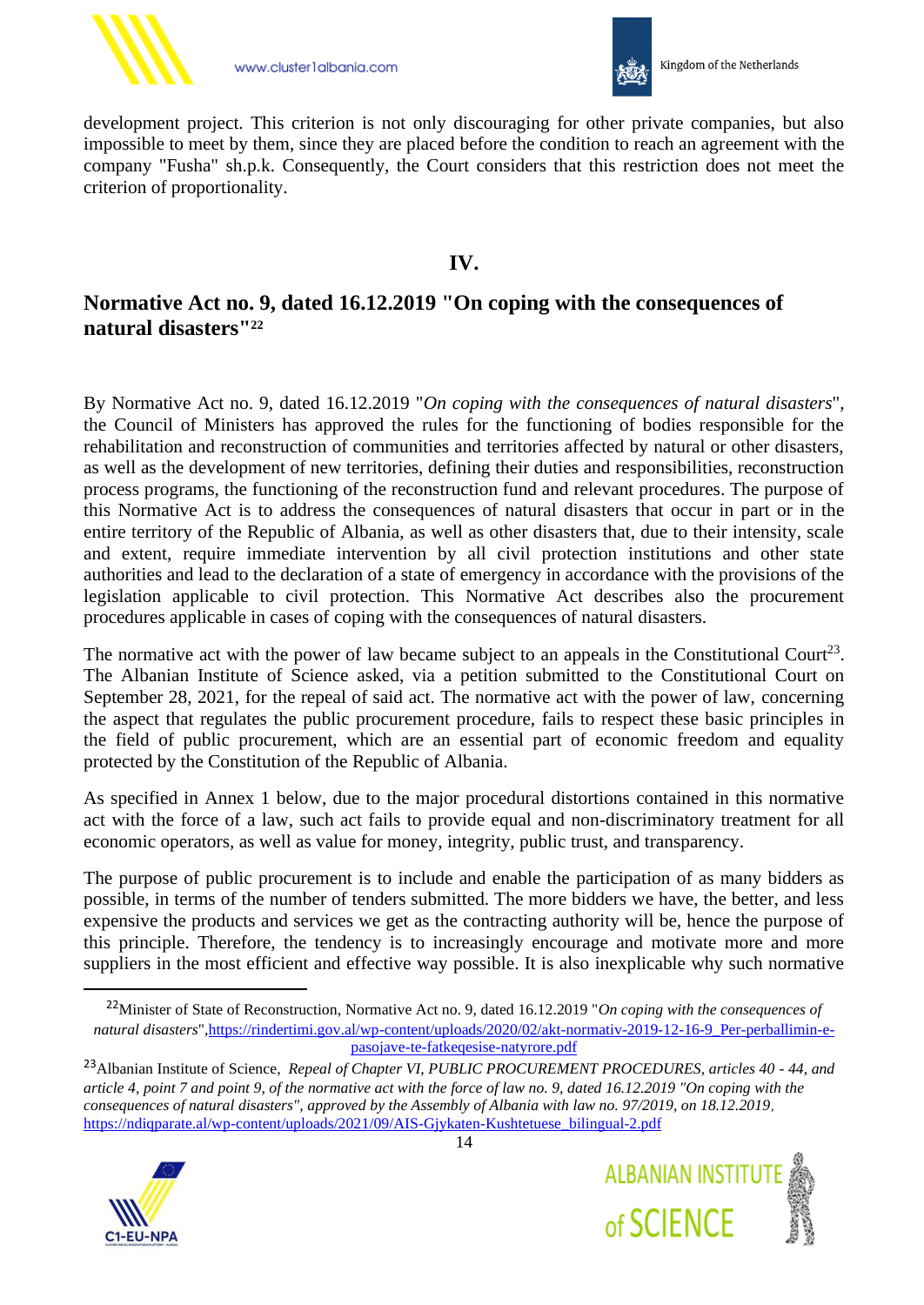



act, which has the power of a law, containing special procurement provisions and procedures, and which is subject to this appeal, continues to remain in force even though Albania is "*de jure*" and "*de facto*" in a normal situation, without any restrictions imposed by any state of emergency. Law no. 162/2020 "*On public procurement*", entered into force on March 31, 2021, as an organic law that fully regulates the field of public procurement, is drafted according to the directives of the EU legislation in the field of procurement. It, therefore, does provide solutions for every situation, be it in a state of emergency or in any other normal state applicable to the contracting authority. There is no logical reason to justify the coexistence of a normative act with the force of a law on procurement procedures and law no. 162/2020 "*On public procurement*".

Data on the number of contracts signed with the negotiated procedure without prior announcement, designed to cope with the consequences of the COVID-19 pandemic, as well as the negotiations for the Reconstruction for the January-December 2020 period:

As the largest buyer of goods and services in the country, the executive is placed in the most unique position to promote and advance competition in order to create a strong economy from a trade perspective, as well as an economy that promotes full and free participation of anyone wishing to participate. Therefore, any normative act affecting public procurement should seek to achieve competition in terms of this double-level perspective. The commercial nature of competition means that a wide range of suppliers must be given the opportunity to make bids for procurement, and the state authority must then select the contractor whose bid represents the best value for money option

In Albania, there is a specific phenomenon in the field of procurement. The more the legal basis of public procurement is improved, the proportionately larger the number of special procedures circumventing such procurement provisions is, both by special laws and by decisions of the Council of Ministers. The law "*On public procurement*" is a law evaluated by local actors, international actors and the bodies of the European Union as a good law in accordance with the best standards in this field. Consequently, what remains a challenge is its proper implementation.

Being a comprehensive procurement law, it does provide for legal solutions for every concrete situation in which the public authority may find itself. Therefore the approval and implementation of special *ad hoc* procedures outside the provisions of this law, constitutes a serious obstacle in the way of European integration.



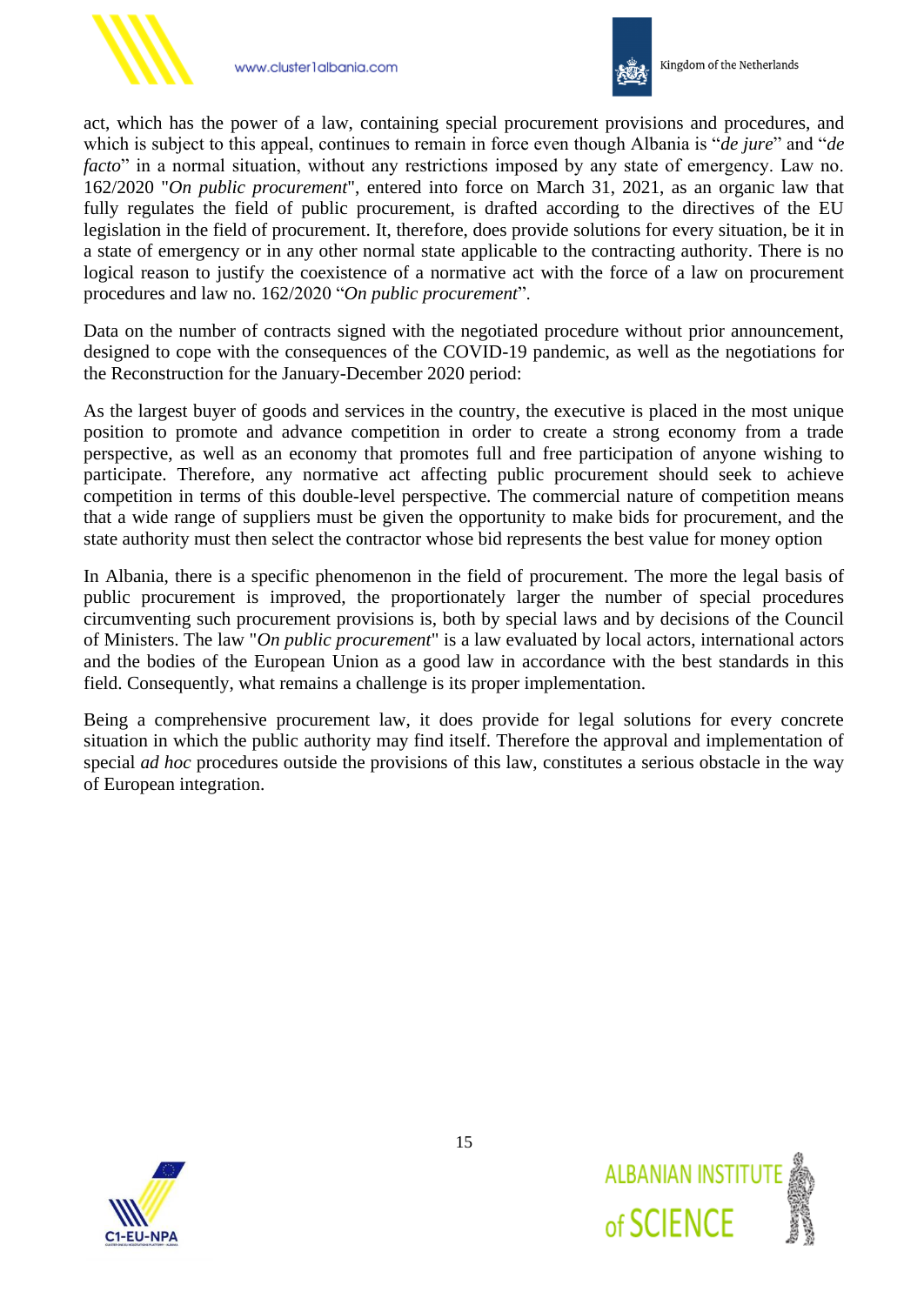



## *V.*

# **Key Findings**

Public Procurement is a dynamic field that is constantly changing and evolving as a result of changes in the trade and business climate, as well as technological developments and improvements. Procurement has a cross-sectional nature and is closely interrelated with other important areas, such as: the fight against corruption, free and fair competition, health and consumer protection, environmental protection, business climate and development of small and medium enterprises (SME), sustainable development, etc.

It is clear that having good laws on financing political parties, high ethical standards in the civil service, low concentration of suppliers, a satisfactory level of resources and technical expertise, as well as transparent information on the controlling bodies of civil servants or elected officials in charge of public procurement, stronger anti-corruption laws would contribute in public procurements meeting, in procedure and results, the requirements of the European Union and reduce the spread of corruption in the area.

In order to achieve this goal:

It is worth mentioning that the implementation of anti-corruption or competition laws should not be independent of the implementation of anti-corruption laws (usually entrusted to anti-corruption and judicial bodies). Systematic exchange of information between law enforcement agencies and joint investigations are highly recommended measures in the Albanian circumstances. In particular, it seems appropriate to systematically open a competitive investigation into procurement markets for which potential evidence of corruption has been found.

We need to better harmonize the implementation of different laws in Albania that regulate the same topic, as illustrated in the case of the missing legal provisions regarding the full implementation of Article 92/1 of the Electoral Code. The scope should be to avoid the creation of legal pockets that increase the likelihood of abuse.

We need to avoid frequent changes in procurement legislation. This is a lesson learned from past experience. Although there are many skeptics about this (justice reform with frequent changes of laws is a clear indicator), frequent changes need to be eliminated and transparency and inclusiveness must be ensured throughout the legislative process.

There is a specific phenomenon in Albania in the field of procurement. Thus, the more the legal basis of public procurement is improved, the greater the number of special procedures that circumvent these procurement provisions, both by special laws and by decisions of the Council of Ministers. The law "On public procurement" has been assessed by local and international actors, and the bodies of the European Union; it is a good law that respects the best standards in the field.



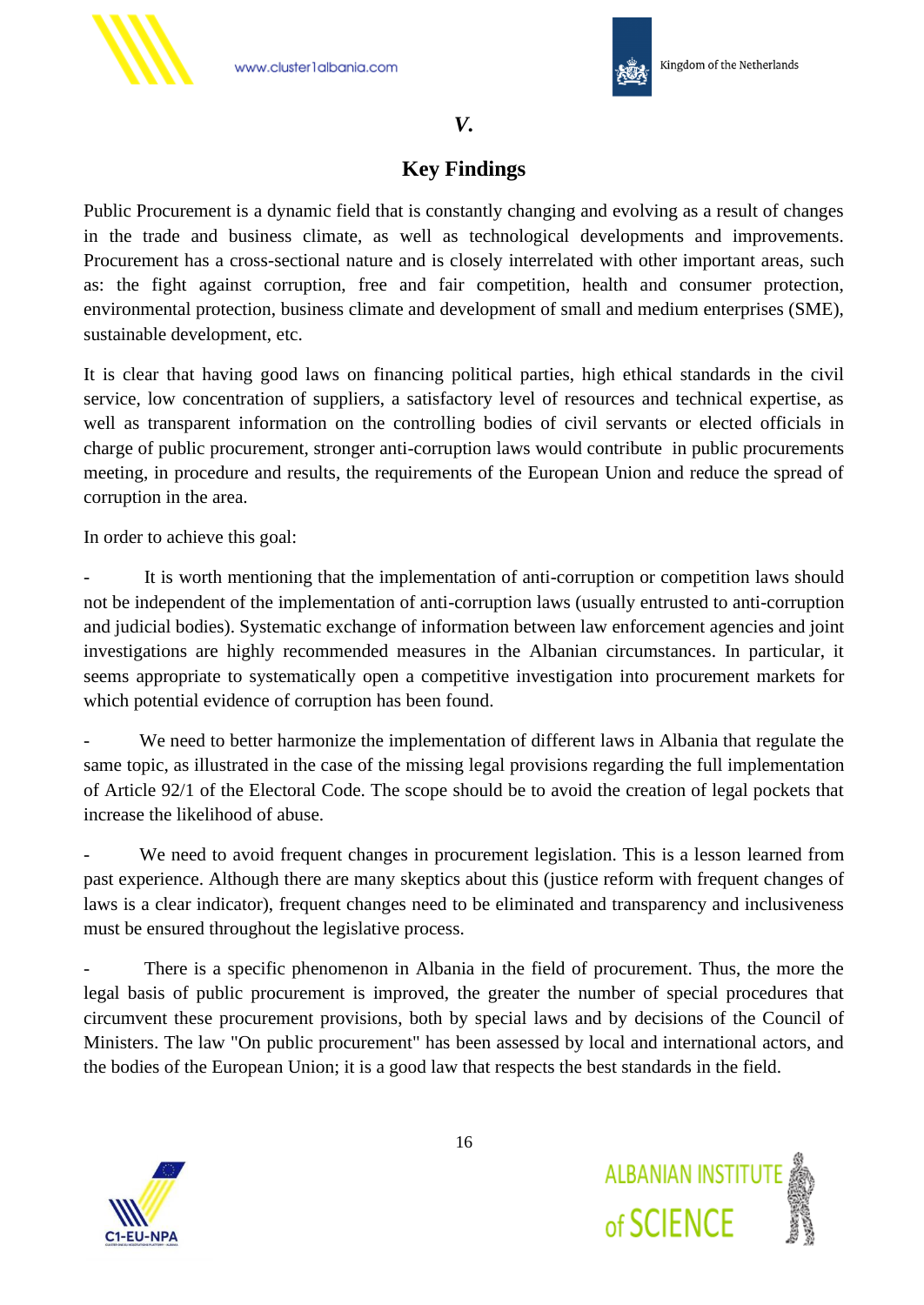



Being a comprehensive procurement law, it provides and finds legal solutions for any concrete situation in which the public authority can be found, therefore the approval and implementation of special *ad hoc* procedures outside the provisions of this law, constitutes a serious obstacle in the path towards European integration.

A valuable lesson for the regulation, in the future, of special laws/DCMs should serve the decision of the Constitutional Court regarding the so-called special law "On the construction of the National Theatre". With a unique procedure and duration of proceedings by both the executive and the Assembly, the content of the special law was subject to a constitutional judgment that found it to be unconstitutional, for more than one reason. From this decision we can draw a series of valuable lessons and steps on how to and how not to act.

We believe that one of the first lessons, that should become a habit, is self-restraint; the Council of Ministers and the Assembly should exercise self-restraint before issuing exclusionary procedures outside the common rules. If we cannot manage to restrain ourselves, then, we need to establish strong legal mechanisms so that exclusion does not become the rule.

In addition to the necessary legal basis, Albania has also completed its strategic framework for procurement through its relevant strategy 2020-2023. This strategy clearly defines the objectives and path that will be followed for the development of this field and the operators involved by the end of 2023. Its implementation remains a challenge and especially, the following of all the steps and the completing of the tasks on time.

In brief, public procurement is an important aspect of Albanian public life and reality. Therefore, it is subject to the same general rules of assessment that are applied today for the Albanian state and society.

On the path towards European Integration there is a sentence that we hear very often, which has now become a postulate: "*You have good laws, but you face challenges implementing them*". Therefore, the fair and complete implementation of legislation, including the public procurement law, remains key to Albania's successful European journey.



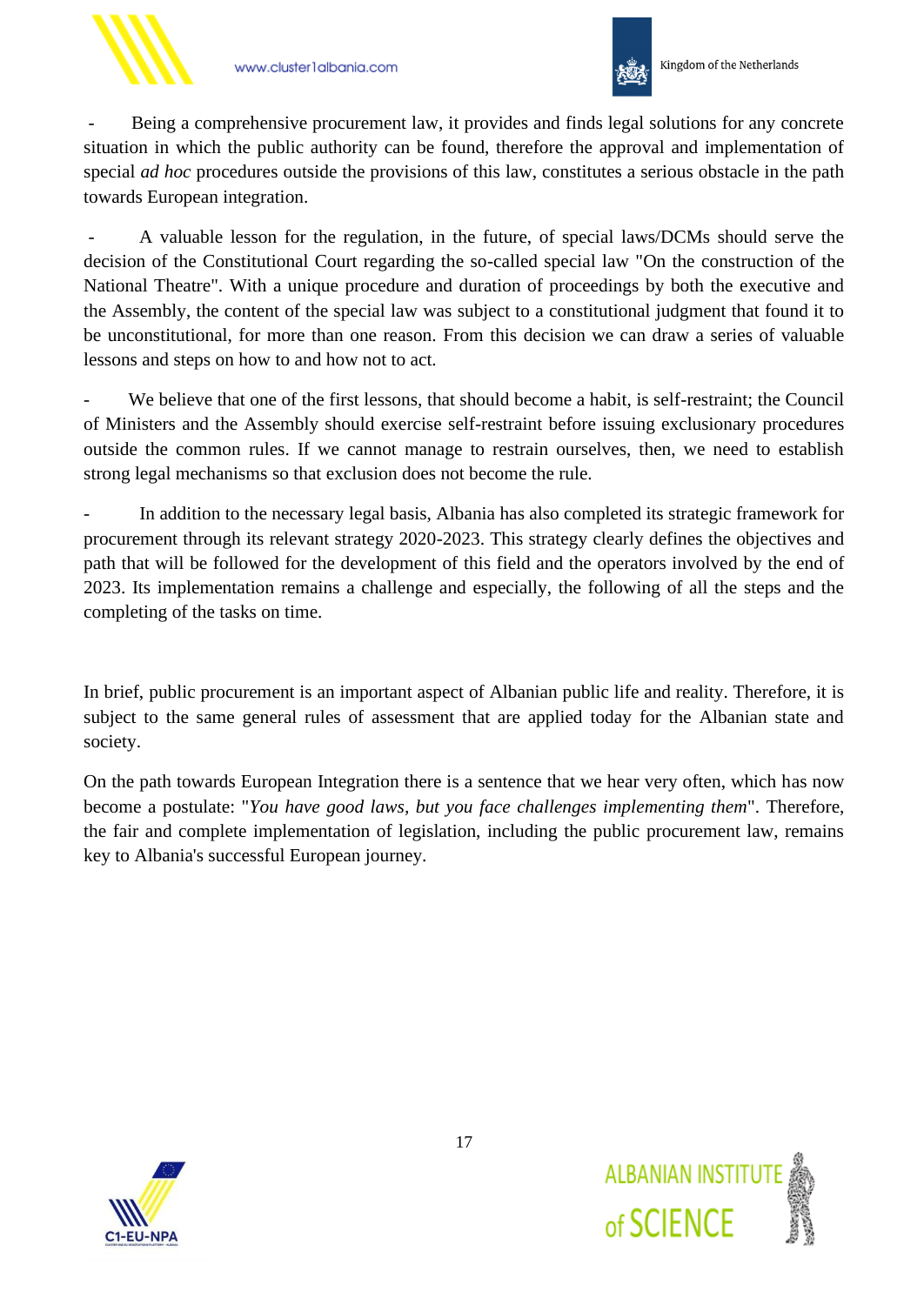



#### Annex I<sup>24</sup> – Differences between the Normative Act and the 2006 and 2020 laws "On public **Procurement"**

| <b>FINDINGS</b>                                                                                                                                                                                                                                                                                                                                                                                                                                                                                                                                                        | <b>NORMATIVE ACT no. 9</b>                                                                                                                                                                                                                                                                                                                                                                                                                                                  | LAW no. 9643/2006                                                                                                                                                                                                                                                                                                                                                                                                                                                                         | LAW no. 162/2020                                                                                                                                                                                                                                                                                                                                                                                                                                                                                                                 |
|------------------------------------------------------------------------------------------------------------------------------------------------------------------------------------------------------------------------------------------------------------------------------------------------------------------------------------------------------------------------------------------------------------------------------------------------------------------------------------------------------------------------------------------------------------------------|-----------------------------------------------------------------------------------------------------------------------------------------------------------------------------------------------------------------------------------------------------------------------------------------------------------------------------------------------------------------------------------------------------------------------------------------------------------------------------|-------------------------------------------------------------------------------------------------------------------------------------------------------------------------------------------------------------------------------------------------------------------------------------------------------------------------------------------------------------------------------------------------------------------------------------------------------------------------------------------|----------------------------------------------------------------------------------------------------------------------------------------------------------------------------------------------------------------------------------------------------------------------------------------------------------------------------------------------------------------------------------------------------------------------------------------------------------------------------------------------------------------------------------|
| Public Procurement Law is an<br>organic law that regulates all<br>public procurement for goods,<br>services, and public works. The<br>approval of special norms and<br>rules for the procurement of<br>goods, works, or services, in this<br>case, is superfluous because, as<br>Law no. 9643 (which was in<br>force at the time of the adoption<br>of Normative Act No. 9 as well<br>as Law No. 162/2020 have<br>clearly and exhaustively defined<br>the procurement procedures in<br>cases of emergencies (such as in<br>the case of Natural Disaster<br>Situation). | Article 40 provides for the<br>establishment of special rules<br>applicable to the procurement<br>of goods, works, and services.                                                                                                                                                                                                                                                                                                                                            | Article 1. The object and<br>purpose are to determine the<br>rules that apply to the<br>procurement<br>of<br>goods,<br>works,<br>and<br>services<br>by<br>contracting authorities.                                                                                                                                                                                                                                                                                                        | <b>Article 1.</b> The scope sets out<br>rules<br>for procurement<br>the<br>procedures<br>by<br>contracting<br>authorities<br>entities for<br>and<br>public contracts<br>and design<br>contests.                                                                                                                                                                                                                                                                                                                                  |
| It is worth mentioning here the<br>negotiated procedure<br>without<br>publication of the<br>contract<br>notice, which<br>is<br>basically<br>provided by the legislator as the<br>procurement procedure which is<br>used by the contracting authority<br>for emergency cases.                                                                                                                                                                                                                                                                                           |                                                                                                                                                                                                                                                                                                                                                                                                                                                                             |                                                                                                                                                                                                                                                                                                                                                                                                                                                                                           |                                                                                                                                                                                                                                                                                                                                                                                                                                                                                                                                  |
| In conclusion, we can say that<br>Law no. 9643 in force at the<br>time of approval of normative<br>act no. 9, as well as Law no.<br>exhaustively<br>162/2020,<br>have<br>provided<br>procurement<br>the<br>procedures<br>used<br>by<br>the<br>contracting<br>authority<br>for<br>emergency cases.                                                                                                                                                                                                                                                                      |                                                                                                                                                                                                                                                                                                                                                                                                                                                                             |                                                                                                                                                                                                                                                                                                                                                                                                                                                                                           |                                                                                                                                                                                                                                                                                                                                                                                                                                                                                                                                  |
| Definition of an accelerated<br>procedure in Normative Act no.<br>still<br>9,<br>further<br>and<br>the<br>determination with DCM no.<br>199, dated 04.03.2020 of the<br><b>Restricted</b><br>concrete<br><b>Procurement Procedures (two</b><br>procedures)<br>directly<br>stage<br>promotion<br>affects the<br>- of<br>competition<br>оf<br>economic<br>and<br>their<br>operators<br>participation in the procedure.<br>On the other hand, the Organic<br>Public Procurement Law, both<br>the old and the new one, clearly<br>provide for the cases when this          | <b>Article</b><br>42<br>Public<br>procedure<br>for<br>procurement<br>reconstruction,<br>"The<br>implementing unit uses the<br>accelerated<br>procedure,<br>according to the provisions of<br>this act, for the selection of<br>the winners of the framework<br>agreement<br>for<br>the<br>reconstruction process.<br>199<br>DCM<br>no.<br>dated<br>04.03.2020, the Council of<br>Ministers has approved the<br>standard tender documents<br>templates, where in their point | Article<br>30<br>stipulates<br>that<br>Procedure<br>is<br>the<br>Open<br>preferred<br>procedure<br>1n<br>procurement.<br>Article<br>31<br>The restricted<br>procedure stipulates that<br>1. The restricted procedure is<br>the contracting<br>used<br>by<br>authority<br>conduct<br>to<br>a<br>procurement leading to the<br>award of a public contract,<br>when:<br>a) the goods, services or<br>work<br>related<br>due<br>to<br>their/their very complex or<br>special character can be | Article42<br>Open<br>procedure<br>stipulates that 1.<br>The open<br>procedure<br>is<br>a<br>one-stage<br>which<br>procedure,<br>in<br>any<br>interested economic operator<br>can participate. DCM no. 285<br>dated 19.05.2021 New Public<br>Procurement Rules, Article 48<br>Restricted procedure, stipulate<br>that:<br>1.<br>Restricted<br>procedure,<br>according to article 43 of the<br>PPL,<br>is<br>a<br>two<br>stage<br>procurement procedure, which<br>can be used by any contracting<br>authority/entity that procures |

<sup>24</sup>Ibid, page 15.



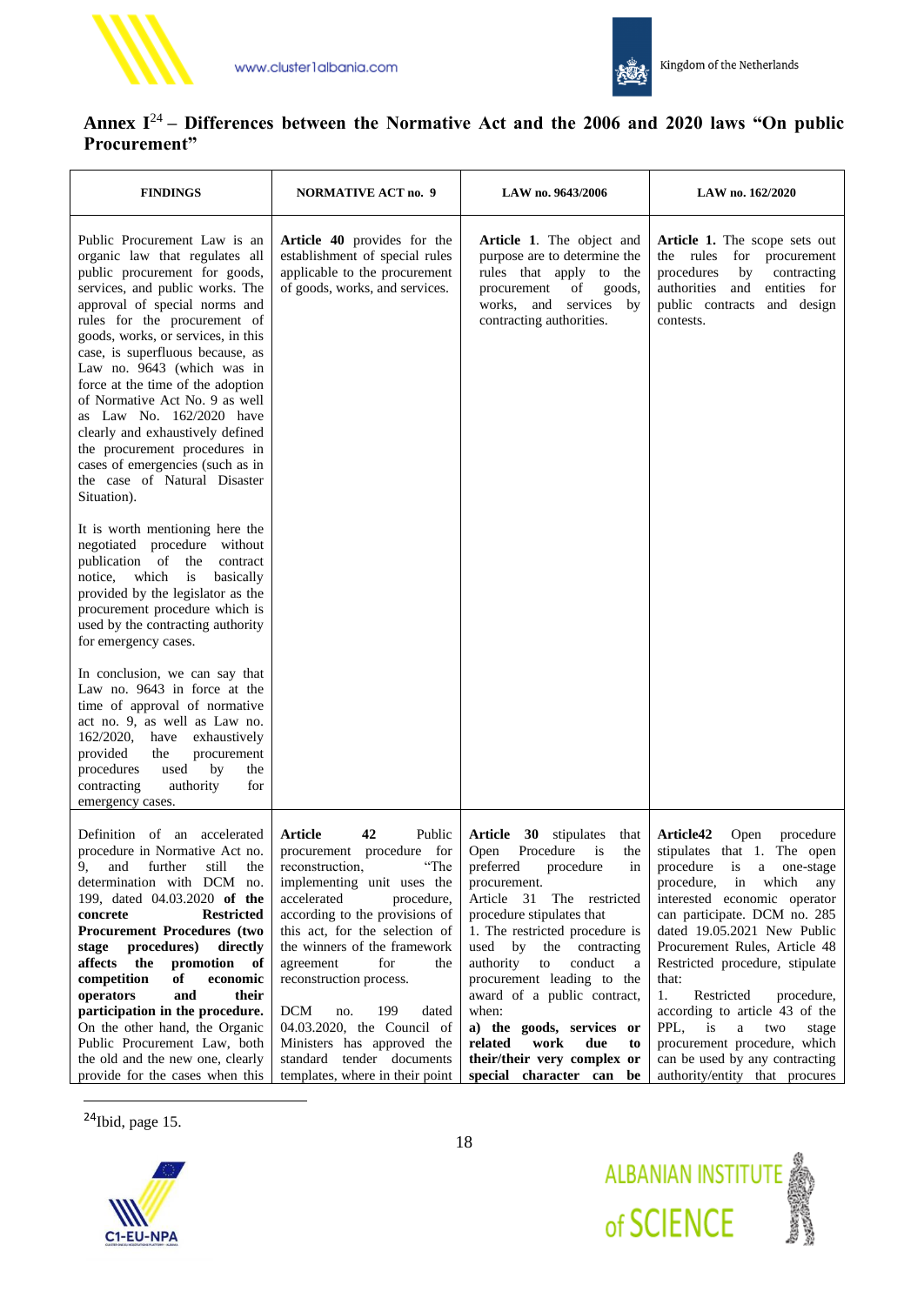



| type of procedure can be used<br>and mainly when the goods,<br>works, or services have a<br>complex character, it is more<br>economically convenient for the<br>contracting authority to first<br>examine the technical capacity<br>of contractors or when dealing<br>with complex contracts. In this<br>mainly<br>constructions<br>case,<br>(apartments and educational<br>facilities) are procured and the<br>nature of procurement in relation<br>to the situation of the Albanian<br>market of companies operating<br>in the field of construction is<br>very favorable.<br>Also, from the verification of<br>bids and contracts signed so far<br>reconstruction<br>within<br>the<br>process, it results that the bids<br>are almost 100% equal with the<br>value<br>and<br>this<br>estimated<br>automatically proves the fact<br>that this type of procedure has<br>not promoted participation or<br>competition between Economic<br>Operators. | 4.1 it is determined that the<br>Type<br>οf<br>Procurement<br>Procedure will be a Restricted<br>Tender in the framework of<br>the Reconstruction Process.                                                                                                                                                                                                                                                                                                                                     | supplied or executed by<br>economic operators<br>who<br>have<br>the<br>appropriate<br>technical, professional or<br>financial capacity;<br>b) it is more economically<br>for<br>advantageous<br>the<br>contracting authority to first<br>examine the capacity and<br>qualifications<br>of<br>the<br>interested<br>economic<br>operators and then invite<br>those who<br>have certain<br>specific<br>minimum<br>qualifications<br>submit<br>to<br>bids.             | works/services/goods, in which<br>any<br>interested<br>economic<br>operator may participate.<br>2.<br>The<br>contracting<br>authority/entity in selecting<br>this procedure must take into<br>account:<br>a) the complexity of the<br>object of the contract;<br>b) the market situation;<br>c) the expected number of<br>bidders.                                                                                                                                                                      |
|------------------------------------------------------------------------------------------------------------------------------------------------------------------------------------------------------------------------------------------------------------------------------------------------------------------------------------------------------------------------------------------------------------------------------------------------------------------------------------------------------------------------------------------------------------------------------------------------------------------------------------------------------------------------------------------------------------------------------------------------------------------------------------------------------------------------------------------------------------------------------------------------------------------------------------------------------|-----------------------------------------------------------------------------------------------------------------------------------------------------------------------------------------------------------------------------------------------------------------------------------------------------------------------------------------------------------------------------------------------------------------------------------------------------------------------------------------------|--------------------------------------------------------------------------------------------------------------------------------------------------------------------------------------------------------------------------------------------------------------------------------------------------------------------------------------------------------------------------------------------------------------------------------------------------------------------|---------------------------------------------------------------------------------------------------------------------------------------------------------------------------------------------------------------------------------------------------------------------------------------------------------------------------------------------------------------------------------------------------------------------------------------------------------------------------------------------------------|
| The shortened deadlines for<br>acceptance of bids by economic<br>have<br>drastically<br>operators<br>limited the competition, as it is<br>almost impossible to prepare a<br>large set of documents for a<br>period of 10 days.<br>$10$ -day<br>deadline<br>also<br>The<br>excludes "de facto" offers from<br>foreign operators. It is worth<br>mentioning here that a foreign<br>operator has the obligation to<br>submit official documentation<br>with the Apostille stamp.                                                                                                                                                                                                                                                                                                                                                                                                                                                                        | Article 42 Public<br>procurement procedure for<br>reconstruction, point 8,<br>stipulates that the<br>Documentation is submitted<br>in the electronic procurement<br>system. The deadline for<br>receipt of documentation is<br>10 calendar days from the<br>date of publication of the<br>notice.                                                                                                                                                                                             | Article 43 Time limits for<br>submission of requests to<br>participate and submit bids,<br>point 2 stipulates that: In the<br>open procedure, with a value<br>higher<br>than<br>the<br>upper<br>monetary limit, the deadline<br>for submission of bids is not<br>less than 52 days from the<br>date on which the contract<br>notice was posted on the<br>website<br>of the<br>Public<br>Procurement Agency.                                                        | Article 42 open procedures,<br>point 2 stipulates that: 2. For<br>procurement<br>procedures<br>above the monetary upper<br>limit, the minimum deadline<br>for receipt of bids is not less<br>than 35 days from the date on<br>which the contract notice was<br>announced.                                                                                                                                                                                                                               |
| Deadline 2 days for the appeal<br>against the criteria of the<br>procurement procedure, defined<br>in the Normative Act no. 9 is<br>extremely<br>restrictive<br>for<br>economic operators who may<br>file<br>claims<br>for<br>illegal<br>qualification criteria. We clarify<br>the fact that it is precisely the<br>qualification criteria that create<br>premises/incentive s or make it<br>impossible to participate in a<br>procurement procedure.<br>On the other hand, the 3-day<br>deadline<br>handling<br>for<br>the                                                                                                                                                                                                                                                                                                                                                                                                                          | Article<br>42<br>Public<br>procurement procedure for the<br>point<br>reconstruction,<br>9.<br>stipulates that: In the case of<br>complaints<br>about<br>tender<br>documents,<br>economic<br>operators complain within 2<br>days from the publication of<br>tender documents to the<br>Public<br>Procurement<br>Commission (PPC), which<br>reviews the complaint and<br>makes a decision within 3<br>days from the date of filing<br>the complaint in accordance<br>with the provisions of the | Article 63 The rights of the<br>interested person, point 1.1<br>determines that: In the case of<br>complaints<br>about tender<br>documents,<br>economic<br>operators can complain to<br>the contracting authority<br>within 7 days from the date<br>of<br>publication<br>оf<br>the<br>contract notice<br>on<br>the<br>website of the PPA.<br>Item 9 provides that: PPC<br>makes a decision, no later<br>than 15 days after receiving<br>the requested info or doc. | Article 110 Deadlines for<br>Appeal stipulates that:<br>1. In procurement procedures<br>above the upper monetary<br>limit, in case of complaints for<br>tender documents, economic<br>operators have the right to<br>complain within 10 days from<br>the<br>publication<br>оf<br>the<br>notice<br>contract<br>the<br><sub>or</sub><br>publication of the change of<br>requirements in the tender<br>documents.<br>In procurement procedures<br>below the upper monetary<br>threshold this deadline is 7 |



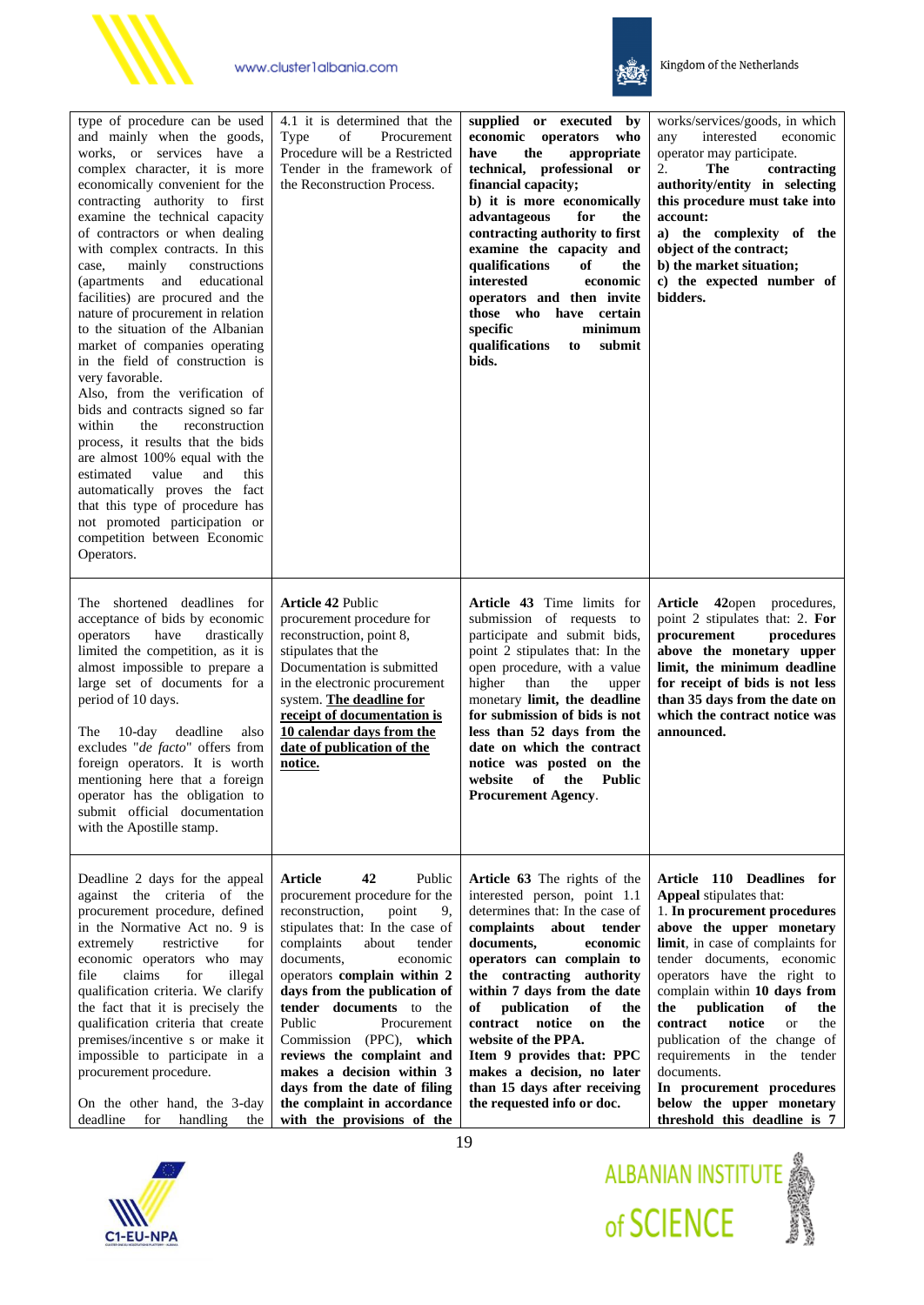



| Public<br>complaint<br>the<br>by<br>Procurement Commission<br>is<br>completely nonobjective. In law<br>no. 9643 the deadline for<br>handling the complaint is 15<br>days while in Law no. 162/2020,<br>it is 30 days.<br>The definition of such a narrow<br>deadline directly violates two of<br>the principles of the Normative<br>Act no. 9 and specifically:<br>1) equal and nondiscriminatory<br>treatment for all economic<br>operators;<br>ç) integrity, public trust and<br>transparency are violated                                                                                                                                                                                                                                                                                                                                   | Code of Administrative e<br>Procedures and this act.                                                                                                                                                                                                                                                                                                                                                                                                                                                                                                                                                |                                                                                                                                                                                                                                                                                                                                                                                                                                                                             | days.<br>Article 115 "Treatment of the<br>complaint by the CPC", point<br>$\overline{4}$<br>stipulates<br>that:<br>For<br>procurement procedures above<br>the monetary upper limit, the<br>PPC takes a decision no later<br>than 30 days after receiving<br>information or documentation<br>from the contracting authority<br>or entity.                                                                                                                                                                       |
|------------------------------------------------------------------------------------------------------------------------------------------------------------------------------------------------------------------------------------------------------------------------------------------------------------------------------------------------------------------------------------------------------------------------------------------------------------------------------------------------------------------------------------------------------------------------------------------------------------------------------------------------------------------------------------------------------------------------------------------------------------------------------------------------------------------------------------------------|-----------------------------------------------------------------------------------------------------------------------------------------------------------------------------------------------------------------------------------------------------------------------------------------------------------------------------------------------------------------------------------------------------------------------------------------------------------------------------------------------------------------------------------------------------------------------------------------------------|-----------------------------------------------------------------------------------------------------------------------------------------------------------------------------------------------------------------------------------------------------------------------------------------------------------------------------------------------------------------------------------------------------------------------------------------------------------------------------|----------------------------------------------------------------------------------------------------------------------------------------------------------------------------------------------------------------------------------------------------------------------------------------------------------------------------------------------------------------------------------------------------------------------------------------------------------------------------------------------------------------|
| Here too, the Legislator has<br>shortened the deadlines for the<br>evaluation of bids by 5 days and<br>taking into account the fact that<br>mainly procurement procedures<br>that are conducted based on<br>normative<br>act no.<br>-9<br>are<br>procedures above the upper<br>monetary threshold, and have a<br>volume of documentation, then<br>the 10-day deadline for bid<br>evaluation puts<br>serious<br>in<br>quality<br>difficulty<br>the<br>οf<br>evaluation and the possibility of<br>objective verification of<br>all<br>documentation<br>submitted<br>by<br>Even<br>with<br>bidders.<br>this<br>definition, two of the principles<br>of Normative Act no. 9 and<br>specifically:<br>1) equal and nondiscriminatory<br>treatment for all<br>economic<br>operators;<br>ç) integrity, public trust and<br>transparency, are violated. | Article<br>42<br>Public<br>procurement procedure<br>for<br>reconstruction,<br>point<br>9,<br>that: After<br>stipulates<br>the<br>deadline for submission of<br>requests to participate,<br>as<br>defined in the contract notice.<br>CA selects candidates within<br>10 calendar days. Complaint<br>may be filed with the PPC<br>against the decision of the CA<br>for the selection of candidates<br>within 3 days from the<br>notification of the winning<br>candidates. The PPC reviews<br>the complaint and makes a<br>decision within 5 days from<br>of filing<br>the date<br>the<br>complaint. | Law no. 9643 did not provide<br>any deadline for evaluation of<br>bids, while DCM no. 914 "On<br>the Approval of<br>Public<br>Procurement Rules" issued<br>pursuant to Law 9643, in<br>Article 66, point 2 provided<br>that:<br>The<br>of<br>duration<br>the<br>evaluation procedure should<br>not exceed 15 (fifteen) days,<br>other<br>except<br>in<br>cases<br>otherwise specified in these<br>rules.                                                                    | Law no. $162/2020$ does not<br>provide a deadline for the<br>evaluation of bids, while DCM<br>285 "On the Approval of public<br>procurement rules" Article 82<br>Review and evaluation of bids<br>provides that:<br>The duration of the evaluation<br>procedure should not exceed 20<br>(twenty) days for procedures<br>above the upper monetary<br>limit and 15 (fifteen) days for<br>procedures below the upper<br>monetary limit, except in<br>other cases otherwise specified<br>in these rules.           |
| Even in the value of contract<br>insurance which is provided at<br>5% higher in the Normative Act<br>compared to Law no. 9643 and<br>law no. $162/2020$ , there is a step<br>back and discrimination of<br>economic operators that compete<br>and sign accelerated procedures,<br>in relation to economic operators<br>that compete or are selected<br>winners in normal procurement<br>procedures.<br>Again,<br>this legal provision<br>violates one of the principles of<br>Normative Act no. 9 and<br>specifically: The principle of<br>equal and nondiscriminatory<br>treatment for all economic<br>operators;                                                                                                                                                                                                                             | <b>Article 43</b> The conclusion of<br>contracts after the framework<br>agreement, point 4, stipulates<br>that: "4. Immediately, but in<br>any case no later than 5 days<br>after the announcement of the<br>winning bid, the contracting<br>authority invites the winning<br>operator to enter a contract.<br><b>Prior</b><br>to<br>signing<br>the<br>contract,<br>the<br>winning<br>economic<br>operator<br>must<br>submit to the contracting<br>authority<br>$\mathbf{a}$<br>contract<br>insurance of 15% of its<br>value.                                                                       | Law no. 9643 does not<br>provide for contract insurance<br>measure, while DCM 914 "On<br>Approval<br>of public<br>the<br>procurement rules" Article 24<br>Contract insurance stipulates<br>"Contract<br>that:<br>insurance<br>guarantees the contracting<br>authority in cases of breach of<br>contract. Prior to signing the<br>contract, the bidder selected<br>as the winner must submit<br>to the contracting authority<br>a contract insurance of 10%<br>of its value. | Law no. $162/2020$ does not<br>provide for contract insurance<br>measure, while DCM 285 "On<br>the<br>Approval<br>of<br>public<br>procurement rules" Article 36 -<br>Contract insurance stipulates<br>1. Contract<br>that:<br>security<br>the<br>contracting<br>guarantees<br>authority/entity in cases of<br>breach of contract.<br>Prior to signing the contract,<br>the bidder selected as the<br>winner must submit to the<br>contracting authority/entity a<br>contract insurance of 10% of<br>its value. |



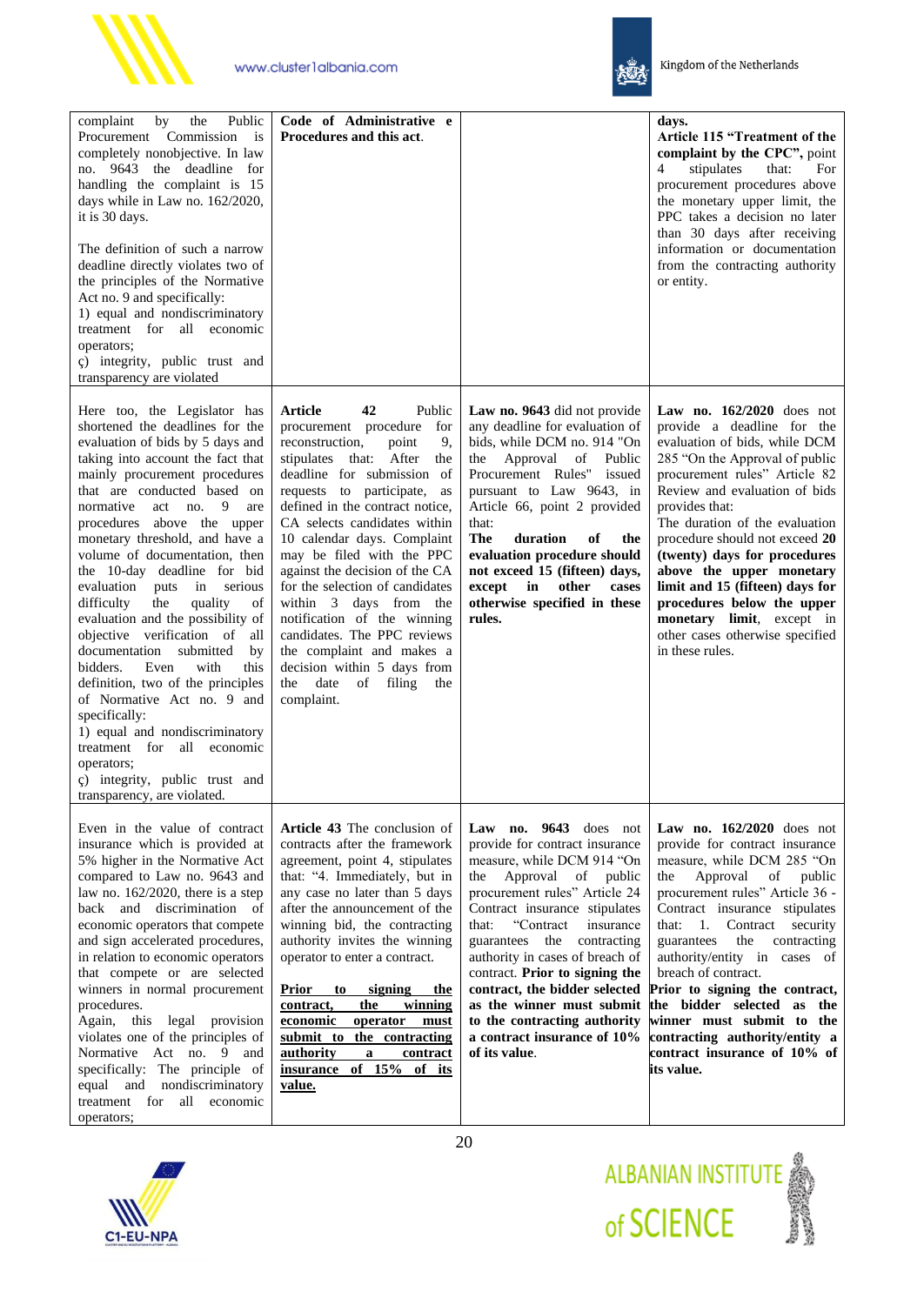



# *ANNEX 2 - Restricted Procedures (Earthquake Reconstruction Program) and Negotiations without Notice during 2020<sup>25</sup> and 2021, Number of Procedures and Estimated Tender Value (minus cancellations)*

*2021 2020*

| Total Estimated Value of Procurement Procedures (in ALL<br>minus VAT)                 | 147.774.069.034 | 267.765.243.763 |
|---------------------------------------------------------------------------------------|-----------------|-----------------|
| Estimated Value of Restricted Procedures (Reconstruction<br>Process) in ALL minus VAT | 19.333.466.996  | 69.164.367.246  |
| Restricted procedures (Reconstruction)                                                | 137             | 108             |
| Local Restricted procedures (Reconstruction)                                          | 134             | 92              |
| International Restricted procedures (Reconstruction)                                  | 3               | 16              |
| Negotiations without Notice                                                           | 244             | 504             |
| Total Estimated Value of Negotiations without Notice (in ALL<br>minus VAT)            | 4.881.668.882   | 6.968.096.300   |
| No. of Restricted Procedures Ratio                                                    | 0,8%            | 0,58%           |
| Estimated Value of Restricted Procedures Ratio                                        | 13,1%           | 25,8%           |
| <b>Negotiations without Notice Ratio</b>                                              | 1,4%            | 2,7%            |
| Estimated Value of Negotiations without Notice Ratio                                  | 3.3%            | 2,6%            |
| Estimated Value of Negotiations without Notice plus Restricted<br>Procedures          | 24.215.135.878  | 76.132.463.546  |
| Estimated Value of Negotiations without Notice plus Restricted<br>Procedures Ratio    | 16,4%           | 28,4%           |
| Total Number of Un Annulled Procedures                                                | 17.400          | 18.540          |

<sup>25</sup>Public Procurement Agency, *Export of Data on Procurement Procedures[, http://app.gov.al/eksportimi-i-procedurave](http://app.gov.al/eksportimi-i-procedurave-te-publikuara/)[te-publikuara/](http://app.gov.al/eksportimi-i-procedurave-te-publikuara/)*

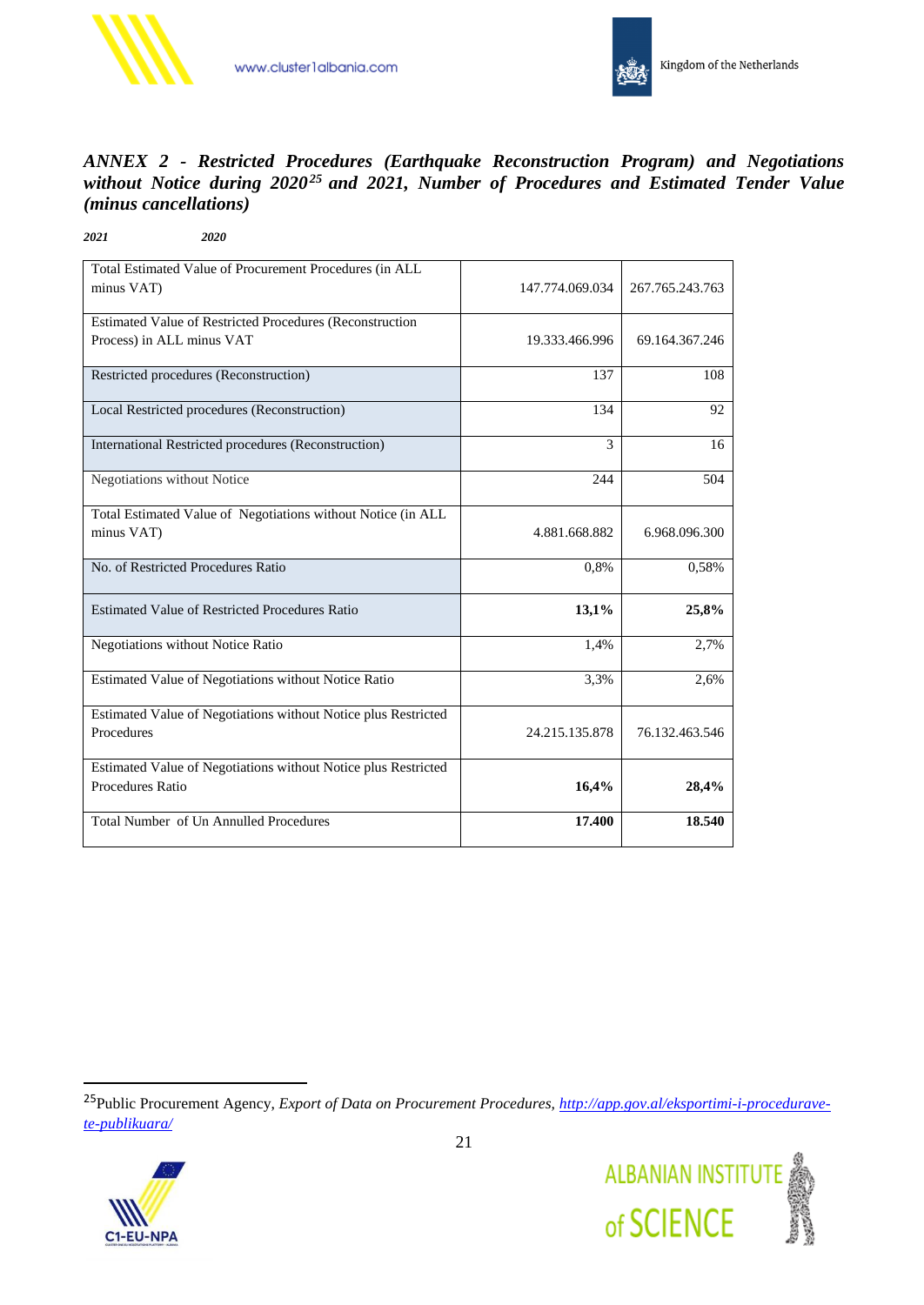

www.cluster1albania.com



#### **REFERENCES**

- 1. European Commission, *Public Procurement - Current Legal Framework, Rules, Thresholds and Guidelines*, [https://ec.europa.eu/growth/single-market/public-procurement/legal-rules](https://ec.europa.eu/growth/single-market/public-procurement/legal-rules-and-implementation_en)[and-implementation\\_en](https://ec.europa.eu/growth/single-market/public-procurement/legal-rules-and-implementation_en)
- 2. Public Procurement Agency, Law no. 9643, dated 20.11.2006, "*On public procurement*", as amended, [https://www.app.gov.al/GetData/DownloadDoc?documentId=5a6fa8ae-6fec-48bc](https://www.app.gov.al/GetData/DownloadDoc?documentId=5a6fa8ae-6fec-48bc-bdf1-bc419c0b4734)[bdf1-bc419c0b4734](https://www.app.gov.al/GetData/DownloadDoc?documentId=5a6fa8ae-6fec-48bc-bdf1-bc419c0b4734)
- 3. Concentrated Purchasing Agency , no. 81 dated 14.2.2018, "*On the establishment, organization and functioning of the Concentrated Purchasing Agency*", [http://abp.gov.al/wp](http://abp.gov.al/wp-content/uploads/2018/07/VKM-nr.-81-date-14.2.2018.pdf)[content/uploads/2018/07/VKM-nr.-81-date-14.2.2018.pdf](http://abp.gov.al/wp-content/uploads/2018/07/VKM-nr.-81-date-14.2.2018.pdf)
- 4. Public Procurement Agency , DCM no. 82, dated 14.2.2018, "*On authorizing the Concentrated Purchasing Agency for conducting public procurement procedures in the name and on behalf of the Prime Minister's Office, ministries and subordinate institutions, for certain goods and services*", [https://www.app.gov.al/GetData/DownloadDoc?documentId=b40d686d-8b11-4235-9237](https://www.app.gov.al/GetData/DownloadDoc?documentId=b40d686d-8b11-4235-9237-d6a76106b204) [d6a76106b204](https://www.app.gov.al/GetData/DownloadDoc?documentId=b40d686d-8b11-4235-9237-d6a76106b204)
- 5. Concession Treatment Agency, Law 125/2013, "*On concessions and public private partnership*", as amended, [http://atrako.gov.al/wp-content/uploads/2015/09/Ligji-](http://atrako.gov.al/wp-content/uploads/2015/09/Ligji-Nr.125_2013-p%C3%ABrdit%C3%ABsuar.pdf)[Nr.125\\_2013-p%C3%ABrdit%C3%ABsuar.pdf](http://atrako.gov.al/wp-content/uploads/2015/09/Ligji-Nr.125_2013-p%C3%ABrdit%C3%ABsuar.pdf)
- 6. Official Journal, DCM no.280, dated 7.4.2020 "*On the approval of the regulation on the functioning of the selection committee for concession/PPP projects and the criteria for evaluating the requests of contracting authorities for support with specialized expertise",*  <https://qbz.gov.al/eli/vendim/2020/04/07/280>
- 7. Official Journal, DCM no.285, dated 10.4.2020 "*On the organization and functioning of the Concession Treatment Agency*", [https://qbz.gov.al/eli/vendim/2020/04/10/285/5075cdd9-](https://qbz.gov.al/eli/vendim/2020/04/10/285/5075cdd9-37f4-483b-8030-c3f04652f9b7) [37f4-483b-8030-c3f04652f9b7](https://qbz.gov.al/eli/vendim/2020/04/10/285/5075cdd9-37f4-483b-8030-c3f04652f9b7)
- 8. Public Procurement Agency, Law no. 9643, dated 20.11.2006, "*On public procurement*", as amended, [https://www.app.gov.al/GetData/DownloadDoc?documentId=5a6fa8ae-6fec-48bc](https://www.app.gov.al/GetData/DownloadDoc?documentId=5a6fa8ae-6fec-48bc-bdf1-bc419c0b4734)[bdf1-bc419c0b4734](https://www.app.gov.al/GetData/DownloadDoc?documentId=5a6fa8ae-6fec-48bc-bdf1-bc419c0b4734)
- 9. Public Procurement Agency, Law no. 9643, dated 20.11.2006, "*On public procurement*", as amended[,https://www.app.gov.al/GetData/DownloadDoc?documentId=5a6fa8ae-6fec-48bc](https://www.app.gov.al/GetData/DownloadDoc?documentId=5a6fa8ae-6fec-48bc-bdf1-bc419c0b4734)[bdf1-bc419c0b4734](https://www.app.gov.al/GetData/DownloadDoc?documentId=5a6fa8ae-6fec-48bc-bdf1-bc419c0b4734)
- 10.European Commission, *Albania Country Report 2019*, [https://ec.europa.eu/neighbourhood](https://ec.europa.eu/neighbourhood-enlargement/system/files/2019-07/20190529-albania-report.pdf)[enlargement/system/files/2019-07/20190529-albania-report.pdf](https://ec.europa.eu/neighbourhood-enlargement/system/files/2019-07/20190529-albania-report.pdf)
- 11.European Commission, *Albania Country Report 2018,* [https://ec.europa.eu/neighbourhood](https://ec.europa.eu/neighbourhood-enlargement/system/files/2020-10/20180417-albania-report.pdf)[enlargement/system/files/2020-10/20180417-albania-report.pdf](https://ec.europa.eu/neighbourhood-enlargement/system/files/2020-10/20180417-albania-report.pdf)
- 12.Albanian Parliament, *Assessment Report on the draft-law "On Public Procurement"*, [https://parlament.al/Files/ProjektLigje/20200907142101RELACION%20-](https://parlament.al/Files/ProjektLigje/20200907142101RELACION%20-%20PROKURIMI%20PUBLIK.pdf) [%20PROKURIMI%20PUBLIK.pdf](https://parlament.al/Files/ProjektLigje/20200907142101RELACION%20-%20PROKURIMI%20PUBLIK.pdf)
- 13.European Commission, *Albania Country Report 2021,* [https://ec.europa.eu/neighbourhood](https://ec.europa.eu/neighbourhood-enlargement/albania-report-2021_en)[enlargement/albania-report-2021\\_en](https://ec.europa.eu/neighbourhood-enlargement/albania-report-2021_en)